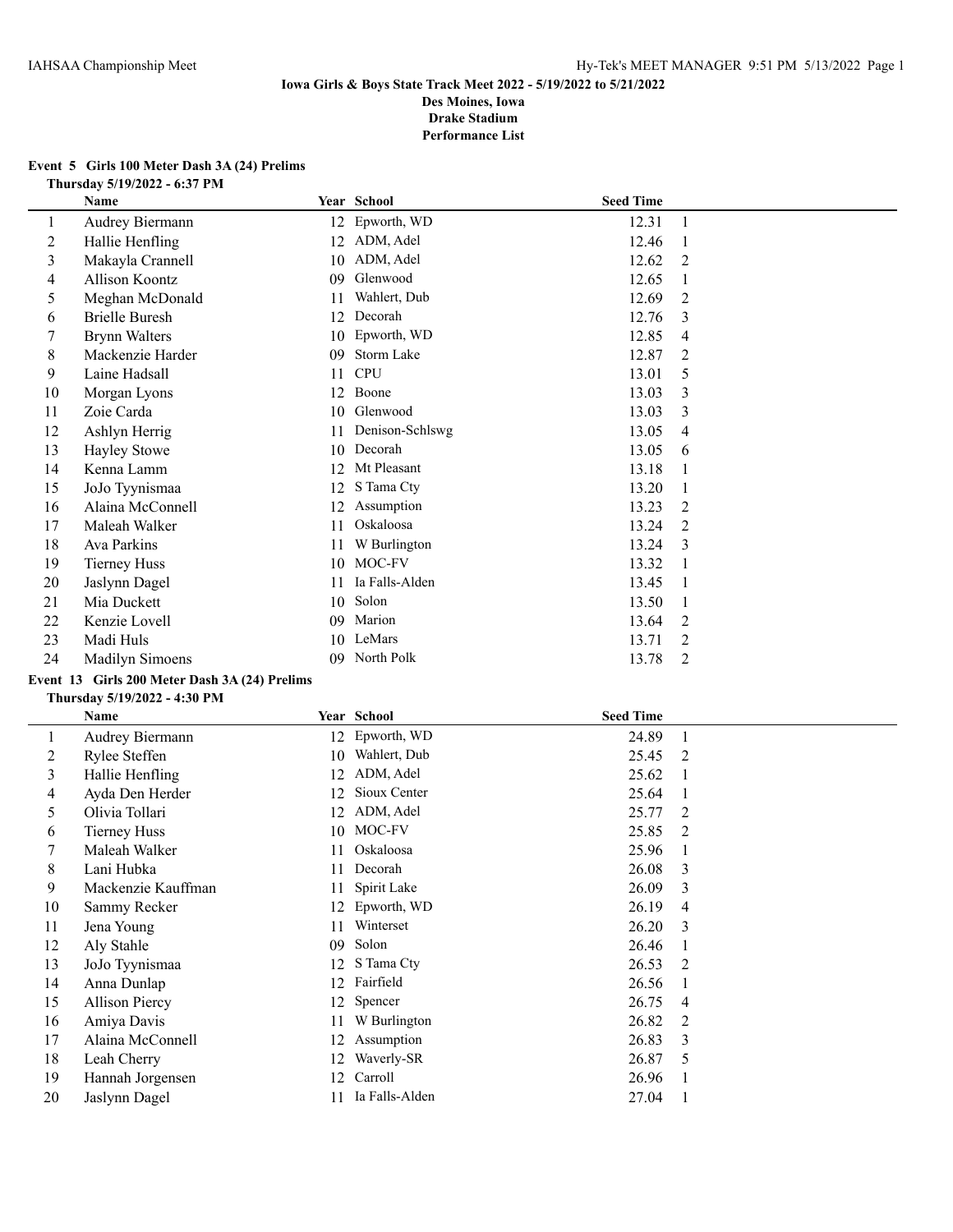|                | EVEIL 15  (GILIS 200 MELET DASIL JA (24) FREHILIS)<br>Name |    | Year School         | <b>Seed Time</b> |                |
|----------------|------------------------------------------------------------|----|---------------------|------------------|----------------|
| 21             | Danika Arnold                                              |    | 10 Glenwood         | 27.04            | $\overline{2}$ |
| 22             | Josey Dunbar                                               | 11 | Clarke              | 27.07            | 4              |
| 23             | Leah Hendrickson                                           |    | 12 Vinton-Shellbrg  | 27.42            | 2              |
| 24             | Kylie Rasmussen                                            |    | 10 North Polk       | 27.52            | 2              |
|                | Event 21 Girls 400 Meter Dash 3A (24)                      |    |                     |                  |                |
|                | Thursday 5/19/2022 - 7:10 PM                               |    |                     |                  |                |
|                | Name                                                       |    | Year School         | <b>Seed Time</b> |                |
| $\mathbf{1}$   | Audrey Biermann                                            |    | 12 Epworth, WD      | 56.37            | $\mathbf{1}$   |
| $\overline{c}$ | Ainsley Erzen                                              |    | 12 Carlisle         | 57.40            | 1              |
| 3              | Rylee Steffen                                              | 10 | Wahlert, Dub        | 57.85            | $\overline{2}$ |
| 4              | Emma Bock                                                  | 12 | Solon               | 58.10            | $\mathbf{1}$   |
| 5              | Alyssa Larson                                              | 12 | Independence        | 59.22            | 3              |
| 6              | Gracie Federspiel                                          | 10 | Solon               | 59.47            | 2              |
| 7              | Morgan Jennings                                            |    | 12 Assumption       | 59.53            | 1              |
| 8              | Jacie Trine                                                |    | 10 Pella            | 59.58            | 2              |
| 9              | Emma Arnold                                                |    | 11 Xavier, CR       | 1:00.19          | 3              |
| 10             | Annika Kotula                                              | 11 | Assumption          | 1:00.41          | $\overline{2}$ |
| 11             | Reese Kuhlman                                              | 10 | Maquoketa           | 1:00.74          | $\overline{4}$ |
| 12             | Natalee Danner                                             | 11 | Boone               | 1:00.95          | 1              |
| 13             | Leah Cherry                                                |    | 12 Waverly-SR       | 1:01.12          | 4              |
| 14             | Alex Hofbauer                                              |    | 09 DC-Grimes        | 1:01.99          | $\overline{2}$ |
| 15             | Kyler Bomgaars                                             |    | 12 Boy-Hul/Rock Val | 1:02.16          | 1              |
| 16             | Makinze Rensink                                            |    | 09 Boy-Hul/Rock Val | 1:02.22          | 2              |
| 17             | Madeline Fidone                                            |    | 10 Lewis Central    | 1:02.25          | 1              |
| 18             | Gracie Hays                                                |    | 11 Lewis Central    | 1:02.41          | 2              |
| 19             | Ava Hawthorne                                              | 12 | Gilbert             | 1:02.54          | 1              |
| 20             | Alivia Schulte                                             | 11 | W Delaware          | 1:02.55          | 5              |
| 21             | Lauren Carter                                              | 12 | Winterset           | 1:03.35          | 3              |
| 22             | Morgan Mann                                                | 09 | Humboldt            | 1:03.52          | $\overline{2}$ |
| 23             | Lydia Olejniczak                                           | 11 | Perry               | 1:03.68          | $\overline{4}$ |
| 24             | Allison Meadows                                            | 12 | Central DeWitt      | 1:03.97          | 5              |
|                | Event 29 Girls 800 Meter Run 3A (24)                       |    |                     |                  |                |
|                | Saturday 5/21/2022 - 10:50 AM                              |    |                     |                  |                |
|                | Name                                                       |    | Year School         | <b>Seed Time</b> |                |
| $\mathbf{1}$   | Kaia Bieker                                                |    | 12 Harlan           | 2:18.36          | $\mathbf{1}$   |
| $\overline{c}$ | Brenna Fisher                                              |    | 12 Spencer          | 2:22.99          | 1              |
| 3              | Ainsley Erzen                                              | 12 | Carlisle            | 2:24.16          | 1              |
| 4              | Liza Schaffer                                              |    | 11 North Polk       | 2:25.23          | 1              |

 Emma Bock 12 Solon 2:25.50 1 Kaia Holtkamp 12 Solon 2:25.60 2 Tatum Schmalbeck 11 Sioux Center 2:26.28 2 8 Katelyn Krieger 11 Spirit Lake 2:26.31 3 Marie Dea 10 Carroll 2:26.31 2 10 Alyssa Larson 12 Independence 2:27.88 1 11 Macie Ripslinger 10 Assumption 2:28.01 1 12 Peyton Steffen 12 Marion 2:28.68 3 Kaitlyn Thole 09 Epworth, WD 2:29.05 2 14 Abigail Kleese 10 Washington 2:29.34 2

# **Event 13 ... (Girls 200 Meter Dash 3A (24) Prelims)**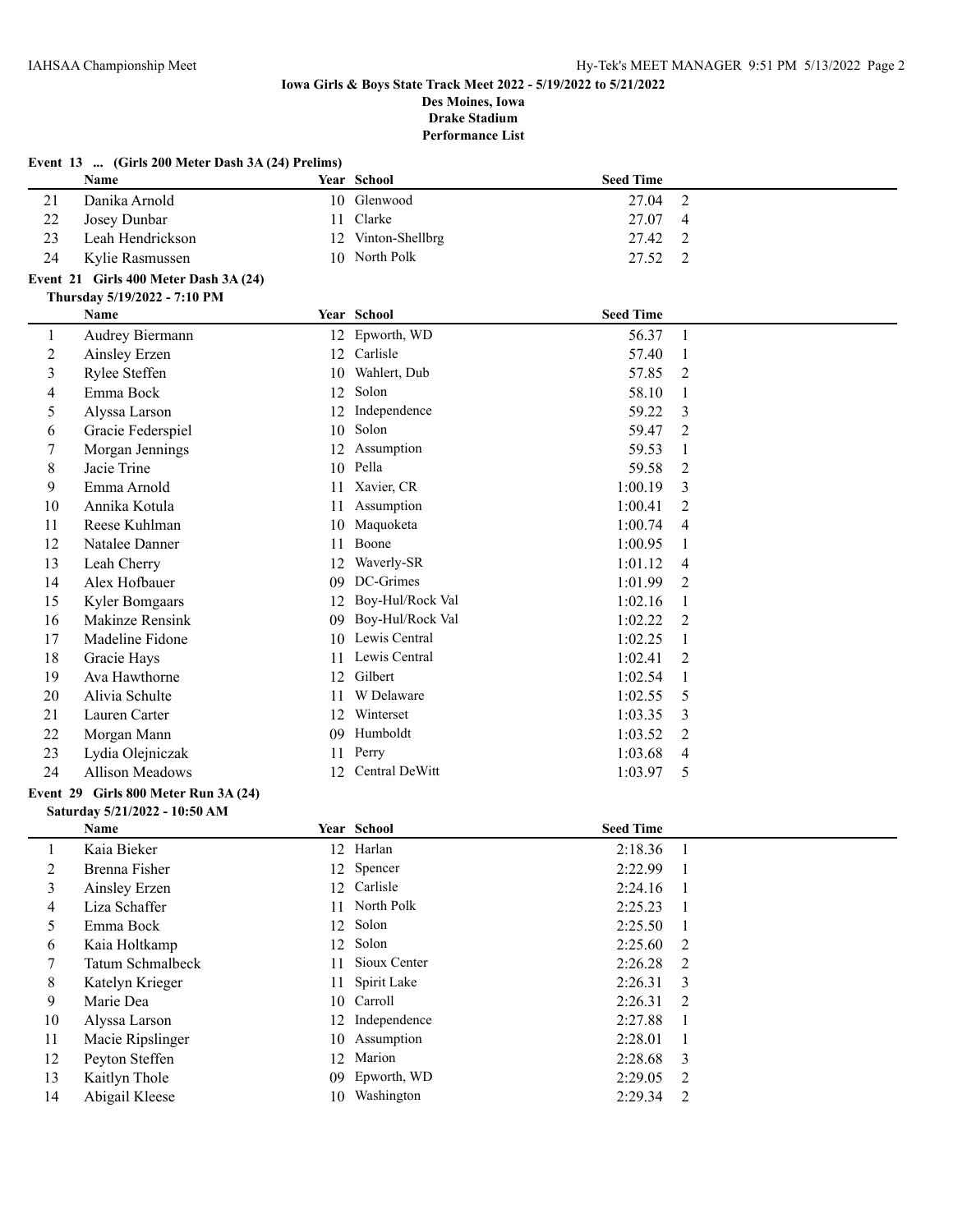#### **Event 29 ... (Girls 800 Meter Run 3A (24))**

**Thursday 5/19/2022 - 3:35 PM**

|                | Name                                  |    | Year School      | <b>Seed Time</b> |                |
|----------------|---------------------------------------|----|------------------|------------------|----------------|
| 15             | Macy Schroeder                        |    | 10 Pella         | 2:29.46          | $\overline{2}$ |
| 16             | Skyler Blessman                       |    | 12 DC-Grimes     | 2:29.68          | 1              |
| 17             | Kayla Sieck                           |    | 12 Grinnell      | 2:30.51          | 3              |
| 18             | Kate Huisinga                         |    | 12 Ballard       | 2:30.59          | 2              |
| 19             | Clare Stahr                           |    | 10 Gilbert       | 2:31.47          | 2              |
| 20             | Hannah Little                         |    | 12 DC-Grimes     | 2:32.75          | 3              |
| 21             | Maddie Jones                          | 10 | Fairfield        | 2:33.00          | 3              |
| 22             | Alyssa Shannon                        |    | 12 Newton        | 2:33.17          | 4              |
| 23             | Elin Van Der Werff                    | 09 | MOC-FV           | 2:33.37          | 4              |
| 24             | Claire Pellett                        |    | 10 Atlantic      | 2:33.69          | 3              |
|                | Event 37 Girls 1500 Meter Run 3A (24) |    |                  |                  |                |
|                | Saturday 5/21/2022 - 3:00 PM          |    |                  |                  |                |
|                | Name                                  |    | Year School      | <b>Seed Time</b> |                |
| $\mathbf{1}$   | Paityn Noe                            | 11 | Ballard          | 4:44.63          | $\mathbf{1}$   |
| $\overline{c}$ | Annika Larson                         |    | 09 Ballard       | 4:45.27          | 2              |
| $\overline{3}$ | Geneva Timmerman                      |    | 11 ADM, Adel     | 4:51.77          | 3              |
| 4              | Emily Haverdink                       |    | 12 MOC-FV        | 4:55.57          | $\mathbf{1}$   |
| 5              | Brenna Fisher                         |    | 12 Spencer       | 4:57.39          | 2              |
| 6              | Ainsley Erzen                         |    | 12 Carlisle      | 5:04.72          | 1              |
| 7              | Peyton Morey                          | 09 | Spencer          | 5:05.31          | 3              |
| 8              | Ava Rush                              | 11 | Atlantic         | 5:08.68          | 1              |
| 9              | Ellie Meyer                           | 12 | Wahlert, Dub     | 5:09.85          | $\mathbf{1}$   |
| 10             | Lola Mendlik                          | 09 | Denison-Schlswg  | 5:10.57          | 2              |
| 11             | Addison Holt                          |    | 10 Lewis Central | 5:10.81          | 3              |
| 12             | Alyssa Shannon                        |    | 12 Newton        | 5:10.98          | $\overline{2}$ |
| 13             | Raegan Snieder                        | 09 | Pella            | 5:11.65          | 3              |
| 14             | Liza Schaffer                         | 11 | North Polk       | 5:12.29          | 1              |
| 15             | Claire Pellett                        |    | 10 Atlantic      | 5:13.47          | 4              |
| 16             | Kora Katcher                          |    | 12 CPU           | 5:15.95          | 2              |
| 17             | Kayla Young                           |    | 11 Solon         | 5:16.36          | 1              |
| 18             | <b>Maddy Stevens</b>                  | 09 | DC-Grimes        | 5:16.77          | 4              |
| 19             | Teah Miller                           | 11 | Ia Falls-Alden   | 5:17.14          | 2              |
| 20             | Alyssa Klein                          | 10 | Epworth, WD      | 5:17.70          | 3              |
| 21             | Madelyn Berglund                      | 09 | Glenwood         | 5:18.90          | 5              |
| 22             | Kira Barker                           | 09 | Clear Crk-Amana  | 5:19.11          | $\mathbf{1}$   |
| 23             | Kendall Orozco                        | 10 | Marion           | 5:21.47          | 2              |
| 24             | Skylar Hoffman                        |    | 12 Assumption    | 5:22.09          | 2              |
|                | Event 45 Girls 3000 Meter Run 3A (24) |    |                  |                  |                |

|   | Name                  | Year School  | <b>Seed Time</b>   |  |
|---|-----------------------|--------------|--------------------|--|
|   | Paityn Noe            | 11 Ballard   | 10:22.28           |  |
|   | Geneva Timmerman      | 11 ADM, Adel | $11:01.71$ 2       |  |
|   | <b>Maddy Stevens</b>  | 09 DC-Grimes | $11:25.62 \quad 3$ |  |
| 4 | Emily Haverdink       | 12 MOC-FV    | 11:29.53           |  |
|   | Alyssa Shannon        | 12 Newton    | 11:31.08           |  |
| 6 | Gracelyn Martens Sinn | 10 ADM, Adel | 11:32.86 4         |  |
|   | Peyton Morey          | 09 Spencer   | $11:33.24$ 2       |  |
| 8 | Raegan Snieder        | 09 Pella     | 11:35.21           |  |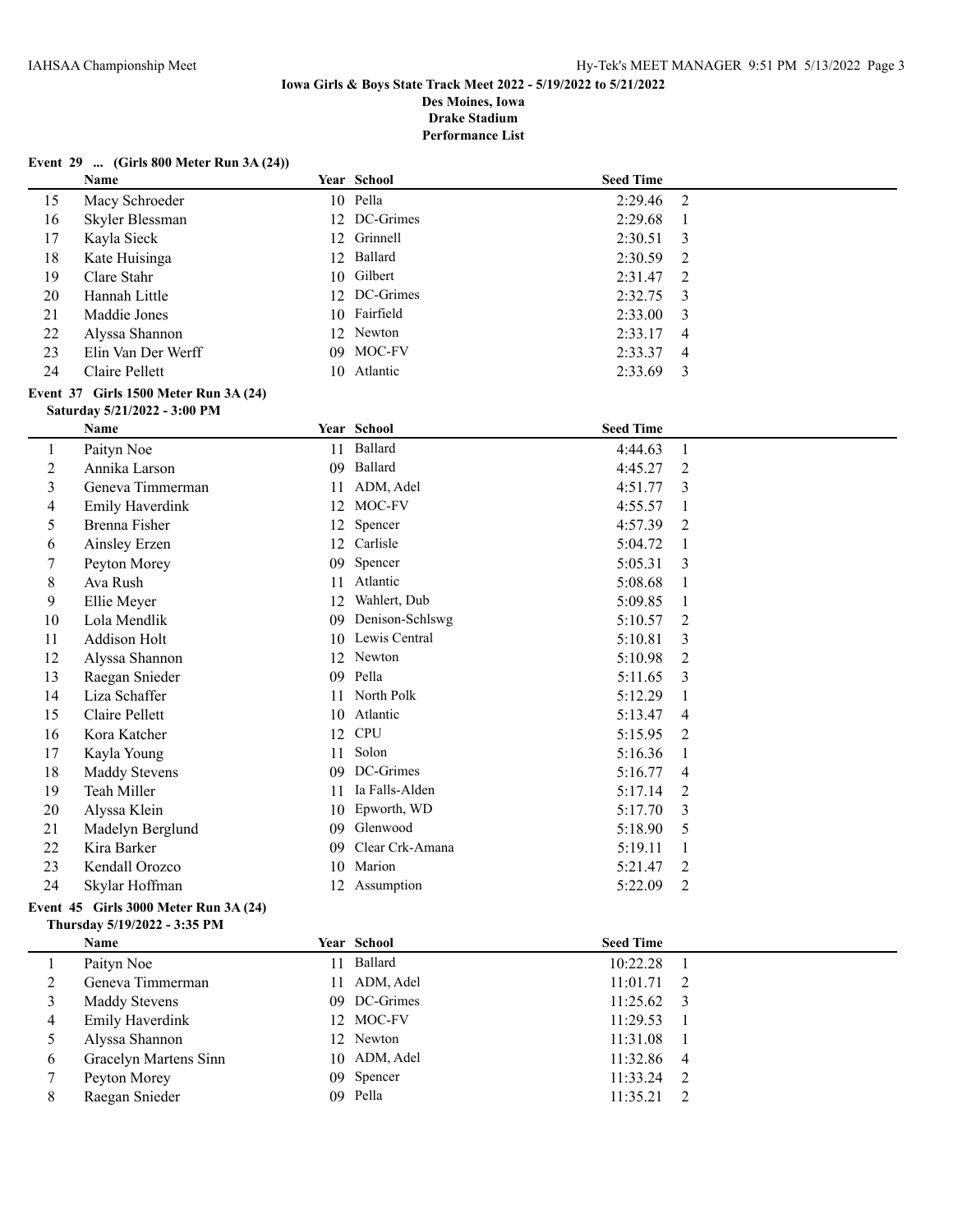#### **Event 45 ... (Girls 3000 Meter Run 3A (24))**

|    | <b>Name</b>          |     | Year School     | <b>Seed Time</b> |     |
|----|----------------------|-----|-----------------|------------------|-----|
| 9  | Kayla Young          | 11  | Solon           | 11:37.65         |     |
| 10 | Abby Blint           | 12. | Mt Pleasant     | 11:40.25         |     |
| 11 | Lola Mendlik         | 09  | Denison-Schlswg | 11:43.62         |     |
| 12 | <b>Emerson Quick</b> |     | 10 Assumption   | 11:44.24         | 2   |
| 13 | Avelyn Vance         | 10  | Ballard         | 11:46.88         | 5   |
| 14 | Kora Katcher         | 12  | <b>CPU</b>      | 11:48.77         |     |
| 15 | Moriah Knapp         |     | 11 Algona       | 11:48.87         |     |
| 16 | Lindsey Sonderman    | 09  | Harlan          | 11:50.36         | - 2 |
| 17 | Quincy Griffis       | 09  | Washington      | 11:51.53         | -3  |
| 18 | Autumn Blink         | 10  | Pella           | 11:53.81         | 3   |
| 19 | Emma Wilkerson       |     | 10 CPU          | 11:59.40         | 2   |
| 20 | Teah Miller          | 11  | Ia Falls-Alden  | 12:04.99         | 2   |
| 21 | Myka Schut           | 11  | Sioux Center    | 12:12.70         | 3   |
| 22 | Lilly Irwin          | 10  | Spirit Lake     | 12:14.03         | 4   |
| 23 | Madelyn Berglund     | 09  | Glenwood        | 12:14.96         | 3   |
| 24 | Emrie Johnson        | 09  | Mt Vernon       | 12:19.79         | 2   |

## **Event 51 Girls 100 Meter Hurdles 3A (24) Prelims**

#### **Friday 5/20/2022 - 3:50 PM**

|         | Name             |    | Year School        | <b>Seed Time</b> |                |
|---------|------------------|----|--------------------|------------------|----------------|
| $\perp$ | Addisyn Terpstra |    | 11 Newton          | 15.05            | 1              |
| 2       | JoJo Tyynismaa   | 12 | S Tama Cty         | 15.25            | 2              |
| 3       | Darci Wiseman    | 12 | Winterset          | 15.26            | $\mathbf{1}$   |
| 4       | Silvana Kabolo   | 11 | Clear Crk-Amana    | 15.26            | $\mathbf{1}$   |
| 5       | Kelsey Pacha     | 12 | Fairfield          | 15.54            | $\overline{2}$ |
| 6       | Jerra Merchant   | 11 | Spencer            | 15.73            | 1              |
| 7       | Kendall Anderson | 12 | Bond-Farrar        | 15.74            | 3              |
| 8       | Anna Dunlap      | 12 | Fairfield          | 15.98            | 3              |
| 9       | Claire Miller    | 11 | Denison-Schlswg    | 16.23            | 1              |
| 10      | Carlie Clemmer   | 10 | Glenwood           | 16.30            | $\overline{2}$ |
| 11      | Tory Henry       | 10 | Clarke             | 16.35            | $\overline{2}$ |
| 12      | Hannah Quang     | 10 | Oskaloosa          | 16.35            | $\overline{4}$ |
| 13      | Emma Mathis      | 12 | Clear Crk-Amana    | 16.40            | 4              |
| 14      | Maddie Morony    | 12 | Spencer            | 16.42            | 2              |
| 15      | Tiana Gehling    | 11 | North Polk         | 16.55            |                |
| 16      | Juliette Weber   | 12 | W Delaware         | 16.64            | $\overline{1}$ |
| 17      | Alyssa Tegeler   | 12 | <b>Benton Comm</b> | 16.66            | -1             |
| 18      | Ali Henry        | 10 | Clarke             | 16.68            | 3              |
| 19      | Keely Collins    | 10 | Charles City       | 16.83            | 2              |
| 20      | Allie Soderberg  | 11 | Winterset          | 16.86            | 4              |
| 21      | Avery Beckett    | 12 | Waverly-SR         | 16.86            | 3              |
| 22      | Kenna Lamm       | 12 | Mt Pleasant        | 16.87            | 5              |
| 23      | Naomi Durin      | 11 | Xavier, CR         | 17.06            | $\overline{2}$ |
| 24      | Abigail Drier    | 09 | Hampton-Dumont-CAL | 17.64            | $\overline{2}$ |
|         |                  |    |                    |                  |                |

# **Event 59 Girls 400 Meter Hurdles 3A (24)**

# **Friday 5/20/2022 - 5:30 PM**

| Name           | <b>Year School</b> | <b>Seed Time</b> |  |
|----------------|--------------------|------------------|--|
| Darci Wiseman  | Winterset          | :06.09           |  |
| JoJo Tyynismaa | 12 S Tama Cty      | 1:06.47          |  |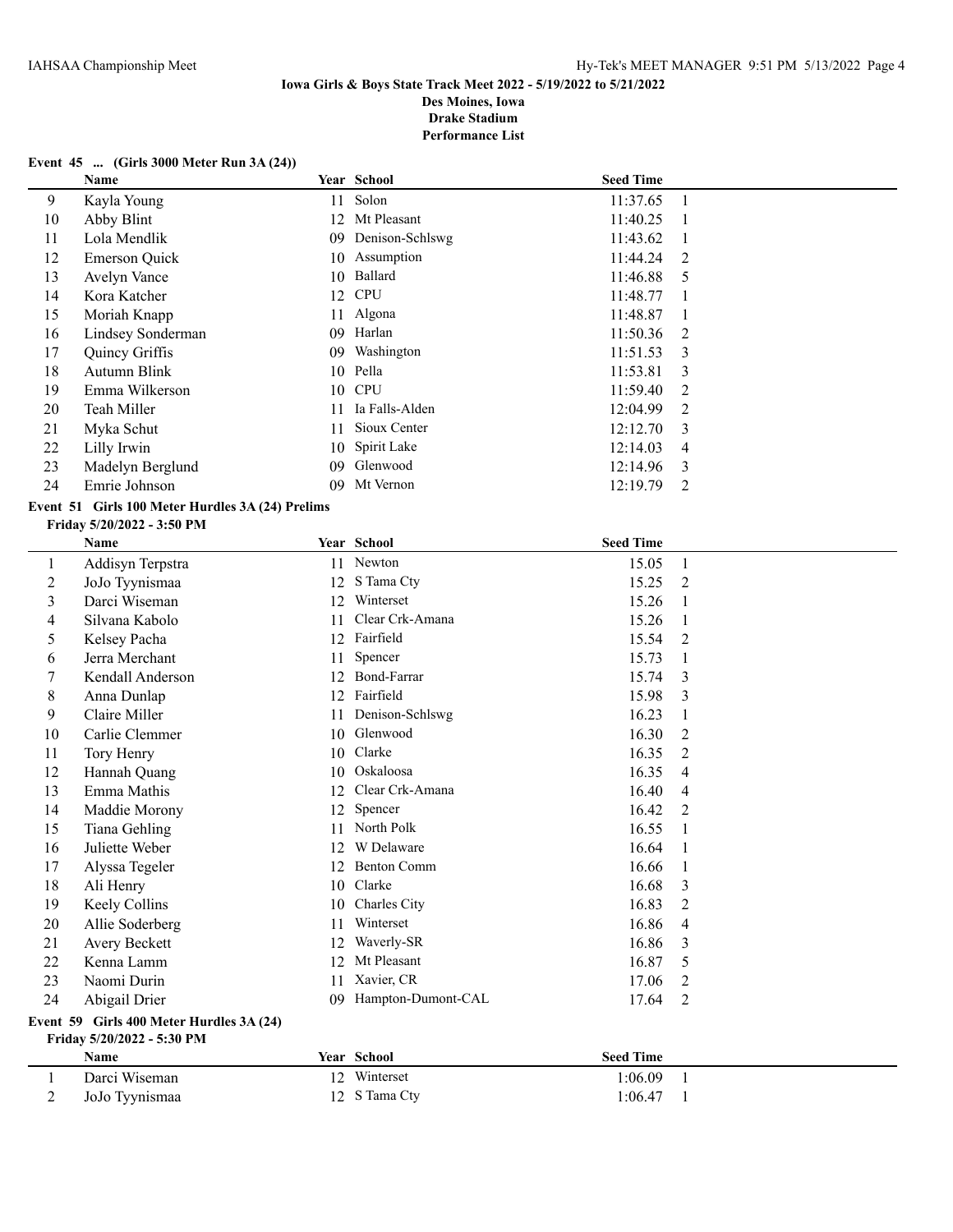#### **Event 59 ... (Girls 400 Meter Hurdles 3A (24))**

|    | Name                 |    | Year School      | <b>Seed Time</b> |                |
|----|----------------------|----|------------------|------------------|----------------|
| 3  | Abby Hughes          | 12 | Glenwood         | 1:06.59          | -1             |
| 4  | Alivia Schulte       | 11 | W Delaware       | 1:07.29          |                |
| 5  | Emma Arnold          | 11 | Xavier, CR       | 1:07.39          |                |
| 6  | Jerra Merchant       | 11 | Spencer          | 1:07.46          |                |
| 7  | Melody Kremer        | 12 | Independence     | 1:08.06          | 2              |
| 8  | Sophia Stahle        | 11 | Solon            | 1:08.54          | 2              |
| 9  | Kelsey Pacha         | 12 | Fairfield        | 1:08.79          |                |
| 10 | Raquel Schneider     | 12 | Fort Madison     | 1:08.87          | 2              |
| 11 | Jordan Czerwinski    | 12 | Oskaloosa        | 1:09.10          | 2              |
| 12 | Mia Stahle           | 10 | Solon            | 1:09.25          | 3              |
| 13 | Chloe Mullenix       | 11 | Atlantic         | 1:09.41          | 2              |
| 14 | Laura Swart          | 11 | Mt Vernon        | 1:09.61          | 4              |
| 15 | Adeline Tesdahl      | 10 | Webster City     | 1:10.09          | 1              |
| 16 | Meridith Rowe        | 12 | Pella            | 1:10.39          | 3              |
| 17 | Maddie Morony        | 12 | Spencer          | 1:10.55          | $\overline{2}$ |
| 18 | <b>Madison Prier</b> | 12 | Marion           | 1:10.61          | 5              |
| 19 | Madi James           | 09 | ADM, Adel        | 1:10.74          | 2              |
| 20 | Kaylea Bruxvoort     | 10 | MOC-FV           | 1:10.81          | 3              |
| 21 | Ellie Woelber        | 12 | Boy-Hul/Rock Val | 1:10.87          | 4              |
| 22 | Josie McMahon        | 09 | W Delaware       | 1:10.89          | 3              |
| 23 | Andi Jensen          | 09 | Algona           | 1:11.20          | $\overline{2}$ |
| 24 | Abby Broeckelman     | 09 | Harlan           | 1:11.37          | 3              |

#### **Event 68 Girls 4x100 Meter Shuttle Hurdle 3A (24) Prelims**

#### **Thursday 5/19/2022 - 8:00 PM**

|   | <b>Team</b>            | <b>Relay</b>           |                       | <b>Seed Time</b>          |  |
|---|------------------------|------------------------|-----------------------|---------------------------|--|
|   | Clear Crk-Amana        |                        |                       | 1:05.23                   |  |
|   | 1) Emma Mathis 12      | 2) Mari Cetta 12       | 3) Meghan Cullen 12   | 4) Silvana Kabolo 11      |  |
|   | 5) Teagan Schreiber 12 | 6) Kylie Koehn 09      |                       |                           |  |
| 2 | Spencer                |                        |                       | 1:06.22                   |  |
|   | 1) Maddie Morony 12    | 2) Corinne Stave 11    | 3) Aliza Edwards 11   | 4) Jerra Merchant 11      |  |
|   | 5) Ivy Hamilton 11     |                        |                       |                           |  |
| 3 | Fairfield              |                        |                       | 1:06.65<br>$\mathfrak{D}$ |  |
|   | 1) Anna Dunlap 12      | 2) Maya Lane 10        | 3) Mallory Lyon 12    | 4) Kelsey Pacha 12        |  |
|   | 5) Lilly Bergren 09    | 6) Sarah McAvan 12     |                       |                           |  |
| 4 | Winterset              |                        |                       | 1:07.22                   |  |
|   | 1) Jaya Kleemeier 10   | 2) Allie Soderberg 11  | 3) Lauren Carter 12   | 4) Darci Wiseman 12       |  |
|   | 5) Haelynn Forsyth 10  | 6) Gigi Hanselman 09   |                       |                           |  |
| 5 | Solon                  |                        |                       | 1:07.27                   |  |
|   | 1) Mia Stahle 10       | 2) Calla Foster 11     | 3) Sophia Stahle 11   | 4) Aly Stahle 09          |  |
|   | 5) Jada Buffington 12  | 6) Tatum Holtkamp 10   |                       |                           |  |
| 6 | <b>Newton</b>          |                        |                       | 1:07.65                   |  |
|   | 1) Chloe Rorabaugh 10  | 2) JaQuay Priest 11    | 3) Macy Lampe 09      | 4) Addisyn Terpstra 11    |  |
|   | 5) Alyssa Beerends 10  | 6) Emma Rogers 12      |                       |                           |  |
| 7 | Mt Pleasant            |                        |                       | 1:08.60<br>$\mathcal{E}$  |  |
|   | 1) Kenna Lamm 12       | 2) Allie Westercamp 11 | 3) Abby Blint 12      | 4) Jenna Gilmore 12       |  |
|   | 5) Josie Gilmore 10    | 6) Thanh Phung 12      |                       |                           |  |
| 8 | Decorah                |                        |                       | 1:09.31                   |  |
|   | 1) Kallie Mincks 12    | 2) Sydney Kipp 10      | 3) Autumn Schaller 11 | 4) Anya Lovstuen 12       |  |
|   | 5) Leslie Campbell 11  | 6) Chelsey Holtz 12    |                       |                           |  |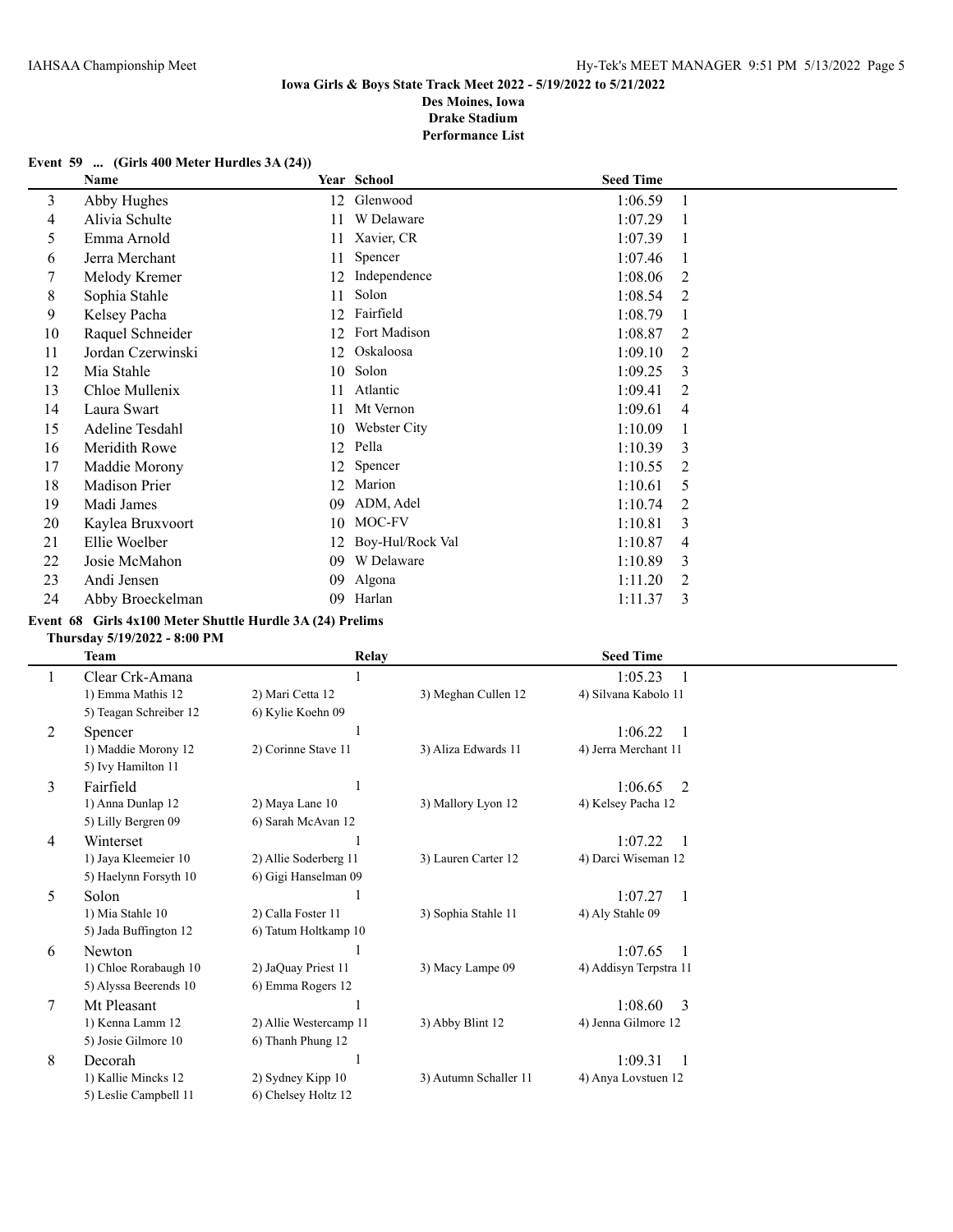# **Event 68 ... (Girls 4x100 Meter Shuttle Hurdle 3A (24) Prelims)**

|    | <b>Team</b>                             | Relay                                      |                           | <b>Seed Time</b>                                  |  |
|----|-----------------------------------------|--------------------------------------------|---------------------------|---------------------------------------------------|--|
| 9  | <b>Bond-Farrar</b>                      | $\mathbf{1}$                               |                           | $\overline{2}$<br>1:09.35                         |  |
|    | 1) Faith Carlson 12                     | 2) Sasha Comegys 10                        | 3) Erica Lyle 09          | 4) Kendall Anderson 12                            |  |
|    | 5) Claire Meislahn 09                   | 6) Kaiya Cameron 09                        |                           |                                                   |  |
| 10 | W Delaware                              | 1                                          |                           | 1:09.42<br>2                                      |  |
|    | 1) Juliette Weber 12                    | 2) Josie McMahon 09                        | 3) Katelin Ante 12        | 4) Alivia Schulte 11                              |  |
|    | 5) Kate Loecke 10                       | 6) Abigail O'Rear 10                       |                           |                                                   |  |
| 11 | <b>Benton Comm</b>                      | 1                                          |                           | 1:09.55<br>$\overline{2}$                         |  |
|    | 1) Alyssa Tegeler 12                    | 2) Kiah Coffin 12                          | 3) Janelle Morris 12      | 4) Hope Moore 11                                  |  |
|    | 5) Haiden Moore 09                      | 6) Mabry Sadler 09                         |                           |                                                   |  |
| 12 | Xavier, CR                              | 1                                          |                           | 1:09.69<br>3                                      |  |
|    | 1) Sierra Durin 11                      | 2) Naomi Durin 11                          | 3) Ava Van Berkem 09      | 4) Emma Arnold 11                                 |  |
|    | 5) Olivia Nasution 12                   | 6) Nora Maloney 10                         |                           |                                                   |  |
| 13 | Carlisle                                | 1                                          |                           | 1:09.81<br>3                                      |  |
|    | 1) Reagan Roling 11                     | 2) Katie Keeney 11                         | 3) Cece Fett 11           | 4) Laura Downs 11                                 |  |
|    | 5) Tegan Stoner 09                      | 6) Addy Eginore 10                         |                           |                                                   |  |
| 14 | LeMars                                  | 1                                          |                           | 1:09.87<br>$\overline{2}$                         |  |
|    | 1) Savannah Manley 11                   | 2) Liberty Larson 10                       | 3) Aubree Leusink 09      | 4) Lilly McNaughton 12                            |  |
|    | 5) Sophie Buhman 10                     |                                            |                           |                                                   |  |
| 15 | Denison-Schlswg                         | 1                                          |                           | 1:10.52<br>1                                      |  |
|    | 1) Kaitlyn Bruhn 11                     | 2) Kamden Bruhn 09                         | 3) Taya Adams 10          | 4) Claire Miller 11                               |  |
|    | 5) Jordyn Linn 10                       | 6) Lauren Bowker 11                        |                           |                                                   |  |
|    | DC-Grimes                               | $\mathbf{1}$                               |                           | 1:10.98<br>2                                      |  |
| 16 | 1) Mara Redenius 09                     | 2) Ellie Schmitz 11                        | 3) Katherine Luebke 12    | 4) Bailey Macumber 11                             |  |
|    | 5) Olivia Curtis 10                     | 6) Sophia Bauman 09                        |                           |                                                   |  |
| 17 | ADM, Adel                               | $\mathbf{1}$                               |                           | 1:11.11<br>3                                      |  |
|    | 1) Josi Dufoe 09                        | 2) Sophia Chesney 11                       | 3) Brianna Young 11       | 4) Lauren Case 11                                 |  |
|    | 5) Alexa Seidl 11                       | 6) Madi James 09                           |                           |                                                   |  |
| 18 | Sioux Center                            | 1                                          |                           | 1:11.18                                           |  |
|    | 1) Ella Jahn 12                         | 2) Margo Schuiteman 09                     | 3) Alivia Johnston 09     | 3<br>4) Carly Dunn 09                             |  |
|    | 5) Carli Siebrandt 09                   | 6) Averi Heie 09                           |                           |                                                   |  |
| 19 |                                         | $\mathbf{1}$                               |                           | 1:11.28                                           |  |
|    | Independence<br>1) Melody Kremer 12     | 2) Madison Micheal 12                      | 3) Mackenzie Christian 10 | 3<br>4) Sydney Schwartz 11                        |  |
|    | 5) Alison Trimble 12                    | 6) Natalie Doyle 11                        |                           |                                                   |  |
|    | Charles City                            | 1                                          |                           |                                                   |  |
| 20 | 1) Kaylee Hennick 12                    | 2) Lauren Staudt 10                        | 3) Olivia Litterer 11     | 1:11.50<br>4<br>4) Keely Collins 10               |  |
|    | 5) Anya Ruzicka 09                      | 6) Mackenzie Zweibohmer 10                 |                           |                                                   |  |
| 21 | North Polk                              | 1                                          |                           | 1:11.56<br>1                                      |  |
|    |                                         |                                            | 3) Aubrie Kiesling 11     |                                                   |  |
|    | 1) Marlee Springer 12<br>5) Kali Cam 12 | 2) Tiana Gehling 11<br>6) Jaida Gibbons 09 |                           | 4) Layla Arp 09                                   |  |
|    | Oskaloosa                               | $\mathbf{1}$                               |                           | 1:11.69                                           |  |
| 22 | 1) Hayley VanArkel 10                   | 2) Gracie DeRonde 09                       | 3) Lydia VanVeldhuizen 10 | $\overline{4}$<br>4) Hannah Quang 10              |  |
|    | 5) Emmalee Wells-Stout 09               |                                            |                           |                                                   |  |
|    |                                         |                                            |                           |                                                   |  |
| 23 | Glenwood<br>1) Destiny Yale 11          | $\mathbf{1}$<br>2) Abby Hughes 12          |                           | 1:11.74<br>$\overline{2}$<br>4) Carlie Clemmer 10 |  |
|    | 5) Allison Koontz 09                    | 6) Kate Hughes 11                          | 3) Kennedy Jones 12       |                                                   |  |
|    |                                         |                                            |                           |                                                   |  |
| 24 | Nevada                                  | $\mathbf{1}$<br>2) Abigail French 09       |                           | 1:13.07<br>2                                      |  |
|    | 1) Kylie Taylor 10                      | 6) Avery Hinson 11                         | 3) Lilly Goos 11          | 4) Shelbi Hazlitt 12                              |  |
|    | 5) Alexis Muschick 09                   |                                            |                           |                                                   |  |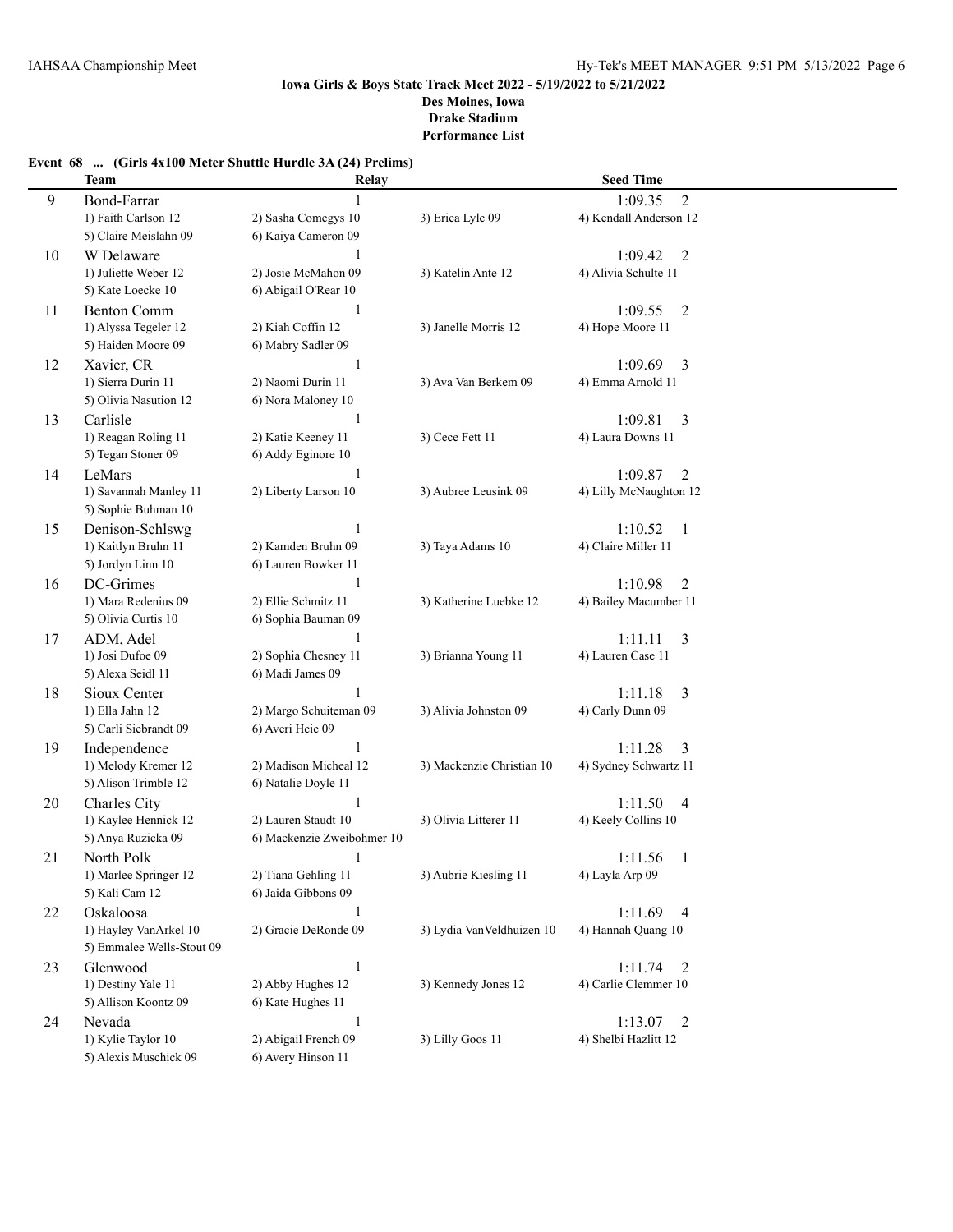# **Event 74 Girls 4x100 Meter Relay 3A (24) Prelims Friday 5/20/2022 - 6:30 PM**

|    | <b>Team</b>                                  | Relay                                           |                             | <b>Seed Time</b>                             |  |
|----|----------------------------------------------|-------------------------------------------------|-----------------------------|----------------------------------------------|--|
| 1  | ADM, Adel                                    |                                                 |                             | 48.80<br>1                                   |  |
|    | 1) Makayla Crannell 10                       | 2) Jada Grove 09                                | 3) Olivia Tollari 12        | 4) Hallie Henfling 12                        |  |
|    | 5) Ella Grossman 11                          | 6) Josi Dufoe 09                                |                             |                                              |  |
| 2  | Wahlert, Dub                                 | 1                                               |                             | 49.32<br>-1                                  |  |
|    | 1) Rylee Steffen 10                          | 2) Emma Donovan 11                              | 3) Tessa Berning 12         | 4) Meghan McDonald 11                        |  |
|    | 5) Lauren McClimon 09                        | 6) Olivia Donovan 09                            |                             |                                              |  |
| 3  | Spencer                                      | 1                                               |                             | 49.75<br>$\overline{1}$                      |  |
|    | 1) Jaelyn Johnson 12                         | 2) Erika Amendt 11                              | 3) Jada Piercy 11           | 4) Allison Piercy 12                         |  |
|    | 5) Tyriana Vail 10                           | 6) Jerra Merchant 11                            |                             |                                              |  |
| 4  | Decorah                                      | 1                                               |                             | $\overline{2}$<br>49.92                      |  |
|    | 1) Brinley Krivachek 11                      | 2) Lani Hubka 11                                | 3) Kailyn O'Gara 11         | 4) Brielle Buresh 12                         |  |
|    | 5) Chloe Reiser 11                           | 6) Hayley Stowe 10                              |                             |                                              |  |
| 5  | <b>Bond-Farrar</b>                           | -1                                              |                             | 49.94<br>$\mathbf{1}$                        |  |
|    | 1) Makenna West 11                           | 2) Rebekah Fuller 12                            | 3) Kendall Anderson 12      | 4) Ellie DeCosta 12                          |  |
|    | 5) Mea Bell 11                               | 6) Sienna Lewis 09                              |                             |                                              |  |
| 6  | Pella                                        | 1                                               |                             | 49.96<br>2                                   |  |
|    | 1) Delanie Reynolds 11                       | 2) Calla Kerndt 12                              | 3) Marissa Hackman 11       | 4) Emily McMartin 12                         |  |
|    | 5) Kylie Tauke 11                            | 6) Mollie Renaud 10                             |                             |                                              |  |
| 7  | Solon                                        | 1                                               |                             | 49.98<br>$\mathbf{1}$                        |  |
|    | 1) Aly Stahle 09                             | 2) Makinley Levin 12                            | 3) Mia Duckett 10           | 4) Emma Wolff 11                             |  |
|    | 5) Mia Stahle 10                             | 6) Addie McQuinn 12                             |                             |                                              |  |
| 8  | MOC-FV                                       |                                                 |                             | 50.07<br>2                                   |  |
|    | 1) Carolynn Meines 11<br>5) Kady Hoekstra 11 | 2) Payton Kleinhesselink 10<br>6) Anna Evink 12 | 3) Addison Wierda 12        | 4) Tierney Huss 10                           |  |
|    |                                              |                                                 |                             |                                              |  |
| 9  | W Burlington<br>1) McKenna Marlow 11         | $\mathbf{1}$<br>2) Ava Parkins 11               | 3) Amiya Davis 11           | 50.15<br>$\mathbf{1}$<br>4) Katy Stephens 12 |  |
|    | 5) Jenna Bentz 12                            | 6) Ady Lamm 09                                  |                             |                                              |  |
| 10 | Epworth, WD                                  | 1                                               |                             | 50.19<br>3                                   |  |
|    | 1) Ava Ramler 10                             | 2) Sammy Recker 12                              | 3) Erica Ernzen 11          | 4) Brynn Walters 10                          |  |
|    | 5) Lucy Ehlers 09                            | 6) Katie McKenna 09                             |                             |                                              |  |
| 11 | Glenwood                                     | $\mathbf{1}$                                    |                             | 50.27<br>-1                                  |  |
|    | 1) Zoie Carda 10                             | 2) Jaylynn Floyd 09                             | 3) Lauren Roenfeldt 12      | 4) Danika Arnold 10                          |  |
|    | 5) Charley Hernandez 09                      | 6) Elaina Dougherty 09                          |                             |                                              |  |
| 12 | Boone                                        |                                                 |                             | 50.41<br>$\overline{2}$                      |  |
|    | 1) Morgan Lyons 12                           | 2) Natalee Danner 11                            | 3) Kelsea Moorman 11        | 4) Sydney Adams 09                           |  |
|    | 5) Britni Blackburn 12                       | 6) Audrey Castle 12                             |                             |                                              |  |
| 13 | Carlisle                                     | 1                                               |                             | 50.48<br>3                                   |  |
|    | 1) Danica Penman 09                          | 2) Aubrey McDaniel 09                           | 3) Sage Austin 11           | 4) Isabelle Noring 11                        |  |
|    | 5) Laura Downs 11                            | 6) Sydney Light 09                              |                             |                                              |  |
| 14 | Assumption                                   | $\mathbf{1}$                                    |                             | 50.52 2                                      |  |
|    | 1) Alaina McConnell 12                       | 2) Bella Motley 12                              | 3) Annika Kotula 11         | 4) Kelly Grobstich 09                        |  |
|    | 5) Dru Dorsey 09                             | 6) Maggie Johnson 10                            |                             |                                              |  |
| 15 | Spirit Lake                                  | 1                                               |                             | 50.53<br>$\overline{\mathbf{3}}$             |  |
|    | 1) Mikayla Farmer 12                         | 2) Abby Scott 09                                | 3) Carlie Jo Ahrenstorff 12 | 4) Addison Avery 10                          |  |
|    | 5) Mackenzie Kauffman 11                     | 6) Fran Travis 10                               |                             |                                              |  |
| 16 | Sioux Center                                 | $\mathbf{1}$                                    |                             | 50.68<br>$\overline{4}$                      |  |
|    | 1) Annika Jahn 12                            | 2) Ayda Den Herder 12                           | 3) Ella Jahn 12             | 4) Willow Bleeker 11                         |  |
|    | 5) Emalee Vermeer 10                         | 6) Cori Harald 10                               |                             |                                              |  |
| 17 | Fairfield                                    | $\mathbf{1}$                                    |                             | 50.88<br>3                                   |  |
|    | 1) Kiya Robertson 11<br>5) Sarah McAvan 12   | 2) Danielle Breen 12<br>6) Maya Lane 10         | 3) Coty Engle 11            | 4) Anna Dunlap 12                            |  |
|    |                                              |                                                 |                             |                                              |  |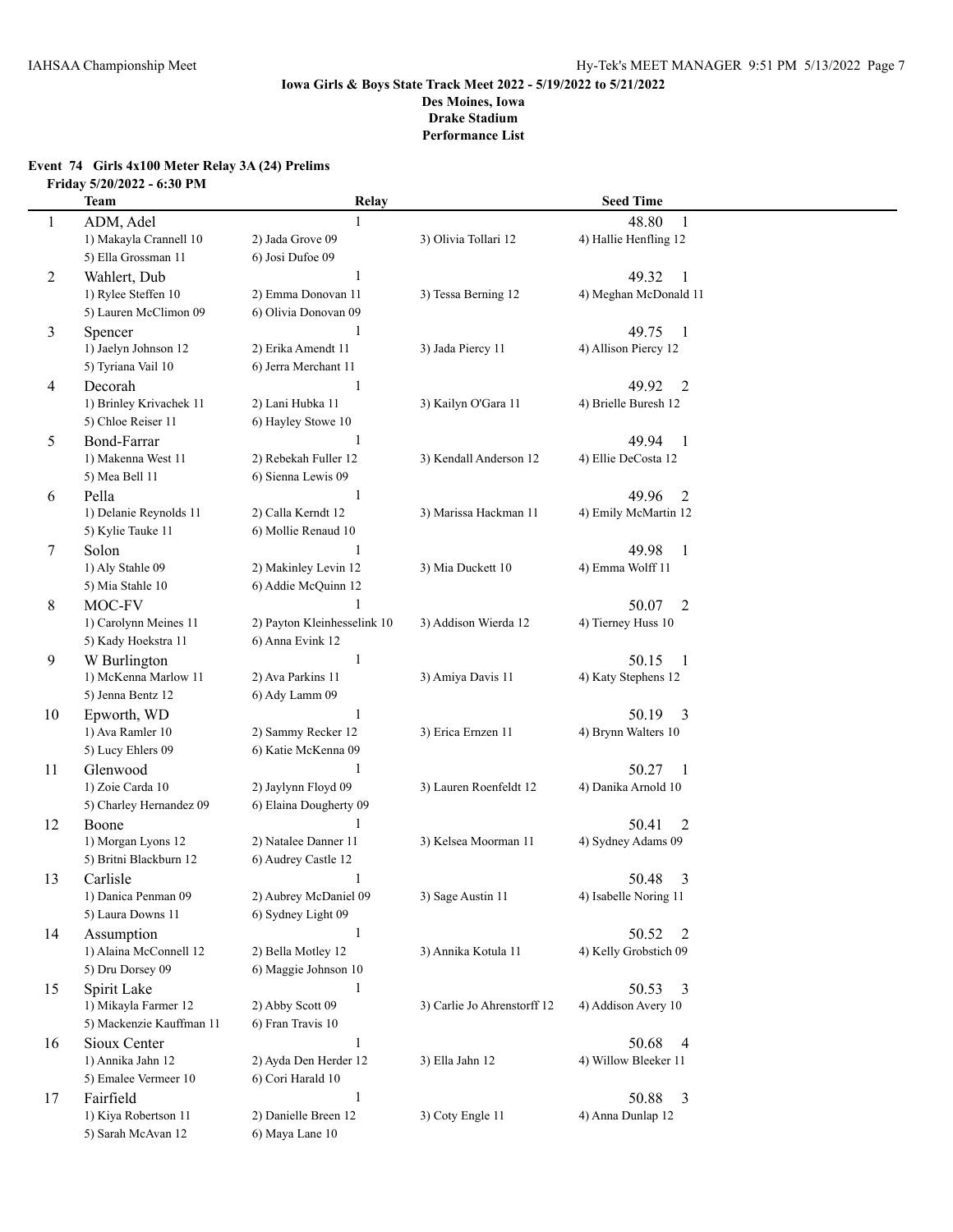|  | Event 74  (Girls 4x100 Meter Relay 3A (24) Prelims) |  |  |
|--|-----------------------------------------------------|--|--|
|--|-----------------------------------------------------|--|--|

|    | Team                    | <b>Relay</b>           |                       | <b>Seed Time</b>        |  |
|----|-------------------------|------------------------|-----------------------|-------------------------|--|
| 18 | Mt Pleasant             |                        |                       | 50.90<br>4              |  |
|    | 1) Courtney Raub 10     | 2) Kenna Lamm 12       | 3) Tristian Shull 11  | 4) Andi Scott 10        |  |
|    | 5) Josie Gilmore 10     | 6) Bailey Jalas 10     |                       |                         |  |
| 19 | North Polk              |                        |                       | 51.07                   |  |
|    | 1) Alexis Dorsett 12    | 2) Ashley Owen 11      | 3) Madilyn Simoens 09 | 4) Kylie Rasmussen 10   |  |
|    | 5) Lola Austin 10       | 6) Tiana Gehling 11    |                       |                         |  |
| 20 | <b>CPU</b>              |                        |                       | 51.14<br>$\overline{4}$ |  |
|    | 1) Ava Maloney 10       | 2) Laine Hadsall 11    | 3) Maya Burkhart 09   | 4) Ryley Goebel 12      |  |
|    | 5) Grace Kramer 11      | 6) Tayler Reaves 11    |                       |                         |  |
| 21 | Marion                  |                        |                       | 51.17<br>- 2            |  |
|    | 1) Sydney Burlage 12    | 2) Autumn Poston 12    | 3) Alexis Piper 12    | 4) Kenzie Lovell 09     |  |
|    | 5) Emily Meth 12        | 6) Emma Mike 11        |                       |                         |  |
| 22 | Clear Crk-Amana         |                        |                       | 51.20<br>5              |  |
|    | 1) Prisca Kalala 11     | 2) Silvana Kabolo 11   | 3) Bailey Olerich 12  | 4) Emma Mathis 12       |  |
|    | 5) Emma Descourouez 11  | 6) Bliss Beck 10       |                       |                         |  |
| 23 | Carroll                 |                        |                       | 51.57<br>2              |  |
|    | 1) Elizabeth Perkins 10 | 2) Hannah Jorgensen 12 | 3) Madison Tunning 11 | 4) Shay Sinnard 11      |  |
|    | 5) Marasyn Wittrock 09  | 6) Brenna Goins 10     |                       |                         |  |
| 24 | Gilbert                 |                        |                       | 52.12<br>$\overline{2}$ |  |
|    | 1) Laurel Mizerak 09    | 2) Bella Nelson 12     | 3) Averie Bruner 10   | 4) Ava Hawthorne 12     |  |
|    | 5) Tayanna Streigle 12  | 6) Taylor Banning 10   |                       |                         |  |

#### **Event 82 Girls 4x200 Meter Relay 3A (24)**

**Friday 5/20/2022 - 4:45 PM**

|        | <b>Team</b>            | Relay                  |                       | <b>Seed Time</b>          |  |
|--------|------------------------|------------------------|-----------------------|---------------------------|--|
|        | ADM, Adel              |                        |                       | 1:42.30                   |  |
|        | 1) Makayla Crannell 10 | 2) Jada Grove 09       | 3) Hallie Henfling 12 | 4) Olivia Tollari 12      |  |
|        | 5) Aniston Tollari 09  | 6) Josi Dufoe 09       |                       |                           |  |
| 2      | Decorah                |                        |                       | 1:44.91                   |  |
|        | 1) Lani Hubka 11       | 2) Brielle Buresh 12   | 3) Sami Mount 11      | 4) Brinley Krivachek 11   |  |
|        | 5) Hayley Stowe 10     | 6) Kailyn O'Gara 11    |                       |                           |  |
| 3      | Spencer                |                        |                       | 1:45.15<br>$\overline{1}$ |  |
|        | 1) Jerra Merchant 11   | 2) Erika Amendt 11     | 3) Jada Piercy 11     | 4) Allison Piercy 12      |  |
|        | 5) Tyriana Vail 10     | 6) Corinne Stave 11    |                       |                           |  |
| 4      | Assumption             |                        |                       | 1:45.33<br>$\overline{1}$ |  |
|        | 1) Alaina McConnell 12 | 2) Bella Motley 12     | 3) Maggie Johnson 10  | 4) Kelly Grobstich 09     |  |
|        | 5) Annika Kotula 11    | 6) Morgan Jennings 12  |                       |                           |  |
| 5      | <b>CPU</b>             |                        |                       | 1:45.71<br>2              |  |
|        | 1) Ava Maloney 10      | 2) Laine Hadsall 11    | 3) Addy Tupa 09       | 4) Ryley Goebel 12        |  |
|        | 5) Grace Kramer 11     | 6) Sophie Gaffney 12   |                       |                           |  |
| 6      | Sioux Center           |                        |                       | 1:45.82<br>$\mathfrak{D}$ |  |
|        | 1) Annika Jahn 12      | 2) Willow Bleeker 11   | 3) Ella Jahn 12       | 4) Ayda Den Herder 12     |  |
|        | 5) Emalee Vermeer 10   | 6) Cori Harald 10      |                       |                           |  |
| $\tau$ | Bond-Farrar            |                        |                       | 1:46.03<br>$\overline{1}$ |  |
|        | 1) Makenna West 11     | 2) Rebekah Fuller 12   | 3) Mea Bell 11        | 4) Ellie DeCosta 12       |  |
|        | 5) Lauren Tegeler 09   | 6) Kendall Anderson 12 |                       |                           |  |
| 8      | Epworth, WD            |                        |                       | 1:46.17<br>$\mathcal{E}$  |  |
|        | 1) Lucy Ehlers 09      | 2) Sammy Recker 12     | 3) Ava Ramler 10      | 4) Brynn Walters 10       |  |
|        | 5) Erica Ernzen 11     | 6) Haylee DeLong 12    |                       |                           |  |
| 9      | Pella                  |                        |                       | 1:46.43<br>2              |  |
|        | 1) Delanie Reynolds 11 | 2) Calla Kerndt 12     | 3) Mara Schiebout 09  | 4) Emily McMartin 12      |  |
|        | 5) Jacie Trine 10      | 6) Kelsey Tauke 09     |                       |                           |  |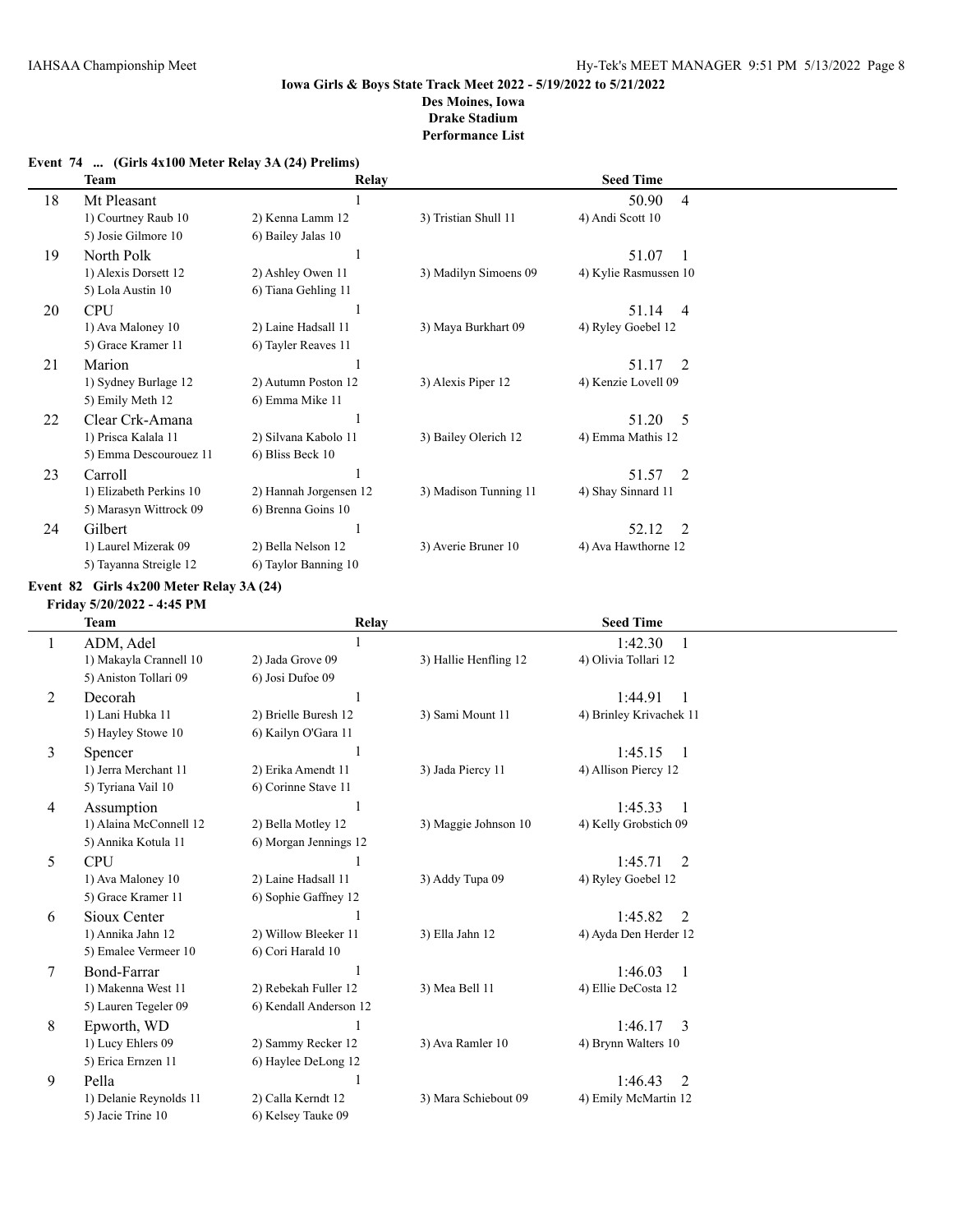# **Event 82 ... (Girls 4x200 Meter Relay 3A (24)) Team Relay Seed Time** 10 W Burlington 1 1:46.53 2 1) Katy Stephens 12 2) Jenna Bentz 12 3) Amiya Davis 11 4) Ava Parkins 11 5) McKenna Marlow 11 6) Ady Lamm 09 11 Oskaloosa 1 1:46.56 3 1) Macie Krier 12 2) Jordan Czerwinski 12 3) Faith DeRonde 12 4) Maleah Walker 11 5) Maddy Moorman 11 6) Addison Beane 10 12 Wahlert, Dub 1:46.58 4 1) Meghan McDonald 11 2) Tessa Berning 12 3) Mia Kunnert 12 4) Lauren McClimon 09 5) Rylee Steffen 10 6) Emma Donovan 11 13 LeMars 1 1:47.19 3 1) Allie Kruse 09 2) Madi Huls 10 3) Jenna Allen 11 4) Stella Hector 10 5) Aubree Leusink 09 6) Holly McNaughton 09 14 Solon 1 1:47.29 1 1) Makinley Levin 12 2) Sophia Stahle 11 3) Mia Duckett 10 4) Aly Stahle 09 5) Callie Levin 10 6) Emma Wolff 11 15 North Polk 1 1:47.86 1 1) Megan Elliott 11 2) Madilyn Simoens 09 3) Ashley Owen 11 4) Kylie Rasmussen 10 5) Alana Doonan 12 6) Oliva Warner 11 16 Bishop Heelan 1:48.87 4 1) Alize Rau 09 2) Paula Codo Molins 11 3) Kenley Meis 11 4) Maddie Demke 10 5) Maddie LaFleur 09 17 MOC-FV 1 1:48.96 5 1) Carolynn Meines 11 2) Anna Evink 12 3) Eden Koedam 09 4) Payton Kleinhesselink 10 5) Kady Hoekstra 11 6) Jada Abrahamson 11 18 Clarke 1 1:49.40 2 1) Tory Henry 10 2) Kya Thornton 09 3) Ali Henry 10 4) Josey Dunbar 11 5) Astazia Watson 11 6) Bailey Buckingham 11 19 Fairfield 1 1:49.49 3 1) Kiya Robertson 11 2) Mallory Lyon 12 3) Lilly Bergren 09 4) Maya Lane 10 5) Coty Engle 11 6) Anna Dunlap 12 20 Glenwood 1 1:49.79 1 1) Zoie Carda 10 2) Jaylynn Floyd 09 3) Jenna Hopp 11 4) Danika Arnold 10 5) Courtney Crawford 09 6) Lauren Roenfeldt 12 21 Carlisle 1 1:49.91 4 1) Laura Downs 11 2) Aubrey McDaniel 09 3) Sage Austin 11 4) Isabelle Noring 11 5) Sydney Light 09 6) Kira Fisk 09 22 Marion 1 1:50.18 2 1) Sydney Burlage 12 2) Emily Meth 12 3) Alexis Piper 12 4) Kenzie Lovell 09 5) Emma Mike 11 23 Carroll 1 1:51.60 2 1) Brenna Goins 10 2) Madison Tunning 11 3) Elizabeth Perkins 10 4) Shay Sinnard 11 5) Hannah Jorgensen 12 6) Marasyn Wittrock 09 24 Ia Falls-Alden 1 1 1:52.54 2 1) Kenley Chaplin 11 2) Liliana Sanchez 12 3) Avery Buresh 12 4) Jaslynn Dagel 11 **Event 90 Girls 4x400 Meter Relay 3A (24) Prelims**

#### **Friday 5/20/2022 - 7:20 PM Team Seed Time** 1 Solon 1 4:00.93 1 1) Meghan O'Neill 12 2) Kaia Holtkamp 12 3) Gracie Federspiel 10 4) Emma Bock 12

5) Makinley Levin 12 6) Kobi Lietz 09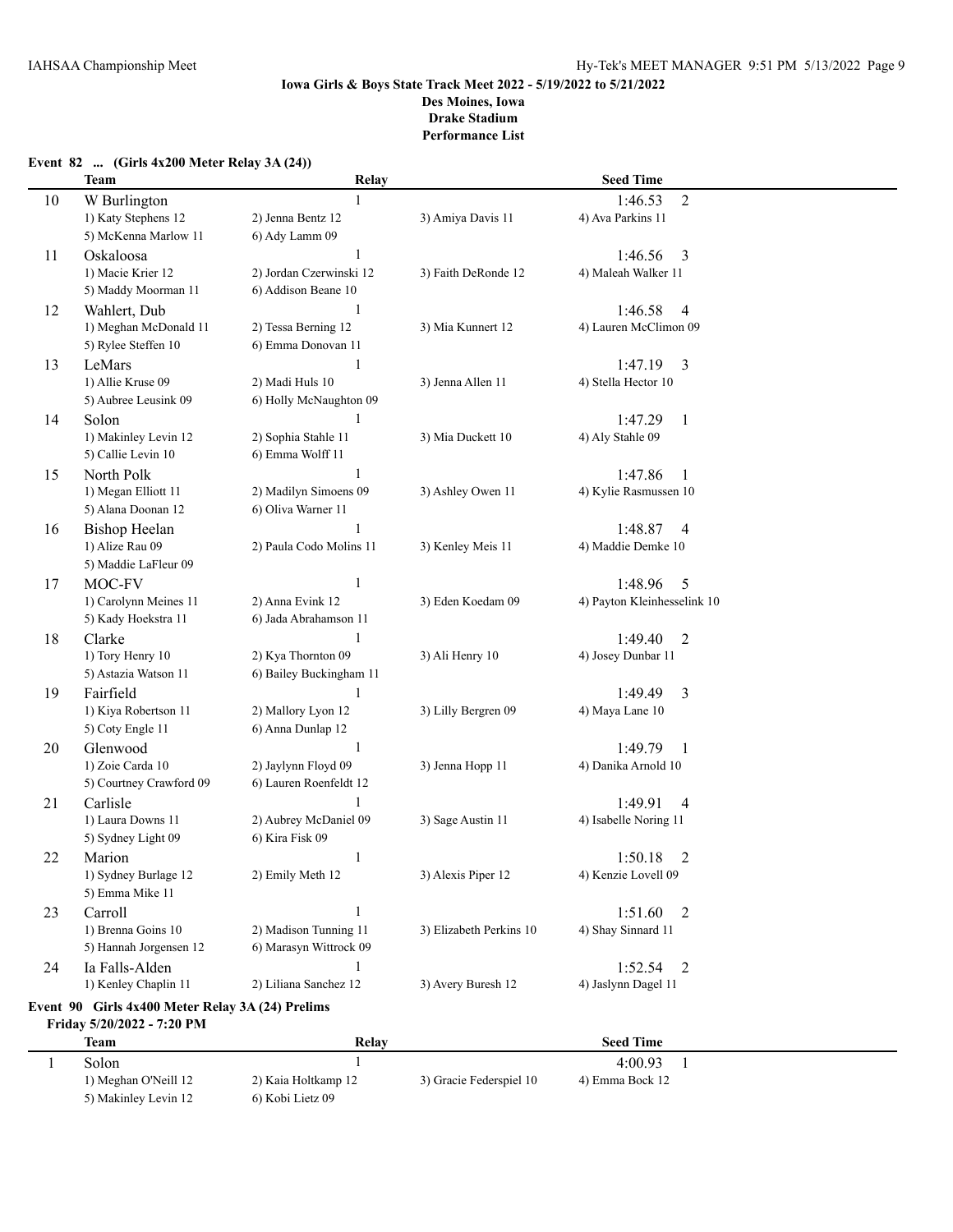# **Event 90 ... (Girls 4x400 Meter Relay 3A (24) Prelims)**

|                | <b>Team</b>                | Relay                     |                        | <b>Seed Time</b>                  |  |
|----------------|----------------------------|---------------------------|------------------------|-----------------------------------|--|
| $\overline{c}$ | SB-Luton                   |                           |                        | 4:08.09<br>$\mathbf{1}$           |  |
|                | 1) Taylor Prosser 10       | 2) Dani Rodriguez 12      | 3) Jayden Kneifl 09    | 4) Emma Salker 12                 |  |
|                | 5) Isabelle Lenz 12        | 6) Ella Brester 12        |                        |                                   |  |
| 3              | Wahlert, Dub               | $\mathbf{1}$              |                        | 4:08.68<br>1                      |  |
|                | 1) Jamie Schmid 12         | 2) Mia Kunnert 12         | 3) Olivia Donovan 09   | 4) Lauren McClimon 09             |  |
|                | 5) Rylee Steffen 10        | 6) Alana Duggan 12        |                        |                                   |  |
| 4              | Independence               | $\mathbf{1}$              |                        | 4:09.46<br>2                      |  |
|                | 1) Alyssa Larson 12        | 2) Bella Ressler 11       | 3) Melody Kremer 12    | 4) Reaghan Ressler 09             |  |
|                | 5) Marleigh Louvar 11      | 6) Sydney Schwartz 11     |                        |                                   |  |
| 5              | Mt Vernon                  | 1                         |                        | 4:09.64<br>$\overline{2}$         |  |
|                | 1) Kate Dougherty 10       | 2) Elizabeth Quam 12      | 3) Kameron Brand 11    | 4) Emma Meester 11                |  |
|                | 5) Liz Dougherty 12        | 6) Laura Swart 11         |                        |                                   |  |
|                |                            | $\mathbf{1}$              |                        |                                   |  |
| 6              | Harlan<br>1) Dani Smith 10 | 2) Lilly Metzger 12       | 3) Abby Broeckelman 09 | 4:09.91<br>1<br>4) Kaia Bieker 12 |  |
|                |                            | 6) Ella Plagman 11        |                        |                                   |  |
|                | 5) Lauren McLaughlin 11    |                           |                        |                                   |  |
| 7              | Atlantic                   | 1<br>2) Mariah Huffman 09 | 3) Chloe Mullenix 11   | 4:10.15<br>2                      |  |
|                | 1) Nicole Middents 10      |                           |                        | 4) Ava Rush 11                    |  |
|                | 5) Claire Pellett 10       | 6) Morgan Botos 09        |                        |                                   |  |
| 8              | Glenwood                   |                           |                        | 4:10.17<br>3                      |  |
|                | 1) Jenna Hopp 11           | 2) Allison Koontz 09      | 3) Danika Arnold 10    | 4) Abby Hughes 12                 |  |
|                | 5) Brooklyn Schultz 09     | 6) Lauren Hughes 10       |                        |                                   |  |
| 9              | Sioux Center               | 1                         |                        | 4:10.72<br>2                      |  |
|                | 1) Cori Harald 10          | 2) Blair Bandstra 10      | 3) Maci Schmalbeck 09  | 4) Willow Bleeker 11              |  |
|                | 5) Mya Romero 10           | 6) Tatum Schmalbeck 11    |                        |                                   |  |
| 10             | LeMars                     | $\mathbf{1}$              |                        | 3<br>4:11.03                      |  |
|                | 1) Madi Huls 10            | 2) Jenna Allen 11         | 3) Allie Kruse 09      | 4) Sienna Kass 09                 |  |
|                | 5) Aubree Leusink 09       | 6) Holly McNaughton 09    |                        |                                   |  |
| 11             | Lewis Central              | 1                         |                        | 4:11.71<br>4                      |  |
|                | 1) Gracie Hays 11          | 2) Madeline Fidone 10     | 3) Irelynn James 10    | 4) Maddie Bergman 11              |  |
|                | 5) Gracie Jans 12          | 6) Addison Holt 10        |                        |                                   |  |
| 12             | DC-Grimes                  | $\mathbf{1}$              |                        | 4:11.87<br>1                      |  |
|                | 1) Elle Nelsen 12          | 2) Meredith McDermott 11  | 3) Mara Redenius 09    | 4) Maddie Schmitz 09              |  |
|                | 5) Olivia Curtis 10        | 6) Alex Hofbauer 09       |                        |                                   |  |
| 13             | Pella                      | 1                         |                        | 4:12.63<br>$\mathbf{1}$           |  |
|                | 1) Maddie Schmitz 11       | 2) Mara Schiebout 09      | 3) Macy Schroeder 10   | 4) Jacie Trine 10                 |  |
|                | 5) Abby Teagarden 10       | 6) Kelsey Tauke 09        |                        |                                   |  |
| 14             | Decorah                    | 1                         |                        | 3<br>4:12.89                      |  |
|                | 1) Sami Mount 11           | 2) McKenzie Riley 09      | 3) Danielle Losen 10   | 4) Lily Sandhorst 09              |  |
|                | 5) Lani Hubka 11           | 6) Abby Halverson 12      |                        |                                   |  |
| 15             | ADM, Adel                  | $\mathbf{1}$              |                        | 4:14.92<br>2                      |  |
|                | 1) Aniston Tollari 09      | 2) Madi James 09          | 3) Madison Siefken 10  | 4) Hannah Desmarais 09            |  |
|                | 5) Calli Seehase 09        | 6) Alexis Nemechek 11     |                        |                                   |  |
| 16             | Bond-Farrar                | $\mathbf{1}$              |                        | 4:14.97<br>$\overline{2}$         |  |
|                | 1) Lauren Tegeler 09       | 2) Courtney Kiley 10      | 3) Sienna Lewis 09     | 4) Mea Bell 11                    |  |
|                | 5) Bridget Johnson 11      | 6) Kaylen Torrence 09     |                        |                                   |  |
| 17             | Assumption                 | $\mathbf{1}$              |                        | 4:15.06<br>1                      |  |
|                | 1) Morgan Jennings 12      | 2) Bella Motley 12        | 3) Kelly Grobstich 09  | 4) Annika Kotula 11               |  |
|                | 5) Ella O'Neill 12         | 6) Maggie Johnson 10      |                        |                                   |  |
| 18             | Clear Crk-Amana            | $\mathbf{1}$              |                        | 4:15.37<br>2                      |  |
|                | 1) Kiera Rogers 10         | 2) Sam Schrage 10         | 3) Sara Kinzenbaw 09   | 4) Bliss Beck 10                  |  |
|                | 5) Kalin Rotzoll 12        | 6) Kylie Koehn 09         |                        |                                   |  |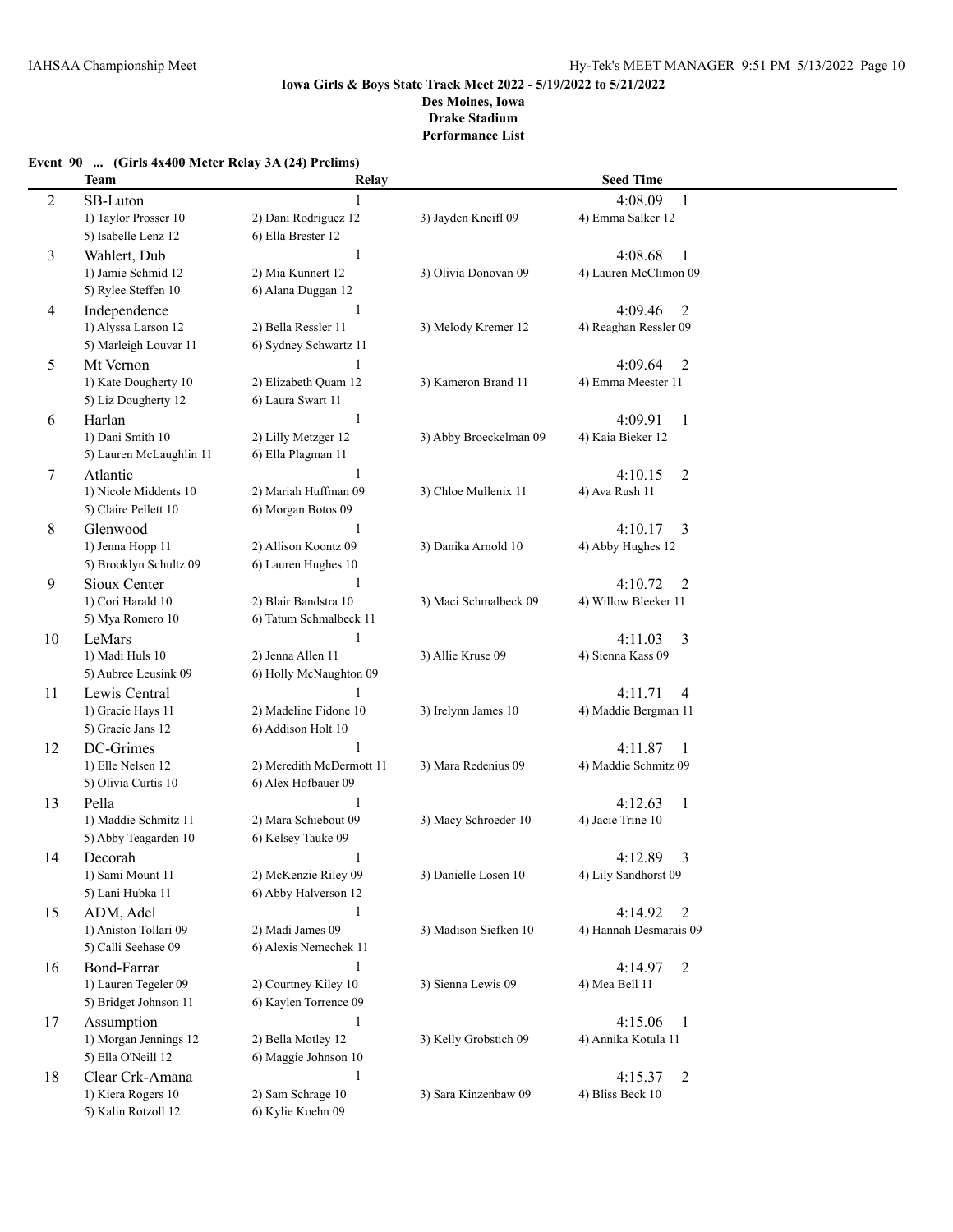**Event 90 ... (Girls 4x400 Meter Relay 3A (24) Prelims)**

|    | Team                    | Relay                    |                             | <b>Seed Time</b>        |  |
|----|-------------------------|--------------------------|-----------------------------|-------------------------|--|
| 19 | Carroll                 |                          |                             | 4:16.57<br>5            |  |
|    | 1) Marasyn Wittrock 09  | 2) Katelyn Aden 09       | 3) Madison Tunning 11       | 4) Marie Dea 10         |  |
|    | 5) Emily Puck 09        | 6) Averi Burke 10        |                             |                         |  |
| 20 | MOC-FV                  |                          |                             | 4:17.07<br>4            |  |
|    | 1) Akeyma Fedders 12    | 2) Maya Immeker 10       | 3) Payton Kleinhesselink 10 | 4) Kennedy Fernstrum 09 |  |
|    | 5) Addison Wierda 12    | 6) McKenna Cleveringa 10 |                             |                         |  |
| 21 | North Polk              |                          |                             | 4:17.38                 |  |
|    | 1) Megan Elliott 11     | 2) Elyse Engebretson 09  | 3) Alana Doonan 12          | 4) Liza Schaffer 11     |  |
|    | 5) Ava Ferneding 09     | 6) Mia Doonan 09         |                             |                         |  |
| 22 | Bishop Heelan           |                          |                             | $4:17.54$ 5             |  |
|    | 1) Maddie Demke 10      | 2) Ava Wiltgen 09        | 3) Kenley Meis 11           | 4) Maddie LaFleur 09    |  |
|    | 5) Scarlett Walsh 10    |                          |                             |                         |  |
| 23 | Carlisle                |                          |                             | 4:18.60<br>3            |  |
|    | 1) Tessa Erzen 11       | 2) Kira Fisk 09          | 3) Sydney Light 09          | 4) Cassandra Miller 11  |  |
|    | 5) Laura Downs 11       | 6) Reagan Roling 11      |                             |                         |  |
| 24 | Gilbert                 |                          |                             | 4:22.10<br>2            |  |
|    | 1) Julianne Lundvall 11 | 2) Abigail Staudt 12     | 3) Claire Grandgenette 09   | 4) Ava Hawthorne 12     |  |
|    | 5) Taylor Banning 10    | 6) Rebecca Schrader 10   |                             |                         |  |

### **Event 98 Girls 4x800 Meter Relay 3A (24)**

#### **Thursday 5/19/2022 - 5:25 PM**

| <b>Team</b>              | Relay                  |                         | <b>Seed Time</b>           |  |
|--------------------------|------------------------|-------------------------|----------------------------|--|
| DC-Grimes                |                        |                         | 9:53.58                    |  |
| 1) Hannah Little 12      | 2) Skyler Blessman 12  | 3) Tess Meggison 10     | 4) Maddie Schmitz 09       |  |
| 5) Meredith McDermott 11 | 6) Maddy Stevens 09    |                         |                            |  |
| Sioux Center             |                        |                         | 9:53.90                    |  |
| 1) Maci Schmalbeck 09    | 2) Mya Romero 10       | 3) Cori Harald 10       | 4) Tatum Schmalbeck 11     |  |
| 5) Corinne McCord 09     | 6) Blair Bandstra 10   |                         |                            |  |
| Carlisle                 |                        |                         | 9:56.39<br>$\overline{1}$  |  |
| 1) Tessa Erzen 11        | 2) Marie Daggett 10    | 3) Maya Bergstrom 10    | 4) Ainsley Erzen 12        |  |
| 5) Cassandra Miller 11   | 6) Kira Fisk 09        |                         |                            |  |
| ADM, Adel                |                        |                         | $\mathfrak{D}$<br>9:56.50  |  |
| 1) Hannah Desmarais 09   | 2) Madi James 09       | 3) Madison Siefken 10   | 4) Geneva Timmerman 11     |  |
| 5) Aniston Tollari 09    | 6) Holly Mattes 12     |                         |                            |  |
| Ballard                  |                        |                         | 9:59.39<br>3               |  |
| 1) Kate Huisinga 12      | 2) Annika Larson 09    | 3) Ava Richardson 09    | 4) Paityn Noe 11           |  |
| 5) Mya Ehresman 12       | 6) Brynn Wilson 09     |                         |                            |  |
| SB-Luton                 |                        |                         | 10:03.40<br>2              |  |
| 1) Sophia Karras 11      | 2) Ella Brester 12     | 3) Jayden Kneifl 09     | 4) Dani Rodriguez 12       |  |
| 5) Maddie Hinkel 12      | 6) Addie Brown 12      |                         |                            |  |
| Wahlert, Dub             | 1                      |                         | 10:03.83<br>$\overline{1}$ |  |
| 1) Olivia Donovan 09     | 2) Alana Duggan 12     | 3) Jamie Schmid 12      | 4) Ellie Meyer 12          |  |
| 5) Josie Belken 11       | 6) Ellie Kirby 12      |                         |                            |  |
| MOC-FV                   |                        |                         | 3<br>10:04.90              |  |
| 1) Elin Van Der Werff 09 | 2) Akeyma Fedders 12   | 3) Maya Immeker 10      | 4) Kennedy Fernstrum 09    |  |
| 5) Emily Haverdink 12    | 6) Kaylea Bruxvoort 10 |                         |                            |  |
| <b>Bishop Heelan</b>     |                        |                         | 10:06.80<br>$\overline{4}$ |  |
| 1) Scarlett Walsh 10     | 2) Ellie Ritz 11       | 3) Delaney Saulsbury 09 | 4) Maddie Demke 10         |  |
| 5) Ava Wiltgen 09        |                        |                         |                            |  |
| Winterset                |                        |                         | 10:08.76<br>$\overline{4}$ |  |
| 1) Sami Craven 10        | 2) Morgan Sutton 10    | 3) Avary Darling 11     | 4) Darci Wiseman 12        |  |
| 5) Lauren Carter 12      | 6) Dyllan Kaufman 11   |                         |                            |  |
|                          |                        |                         |                            |  |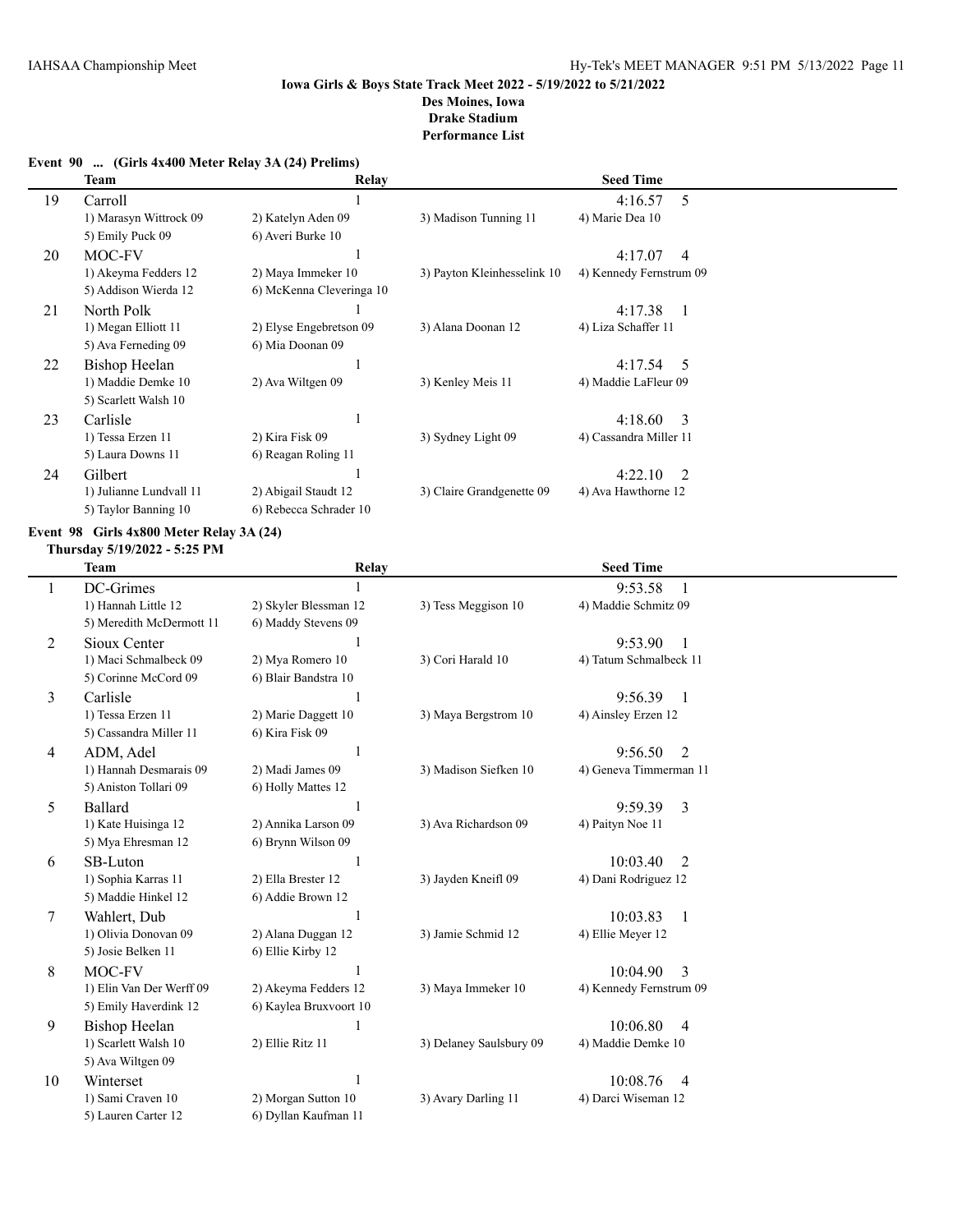## **Event 98 ... (Girls 4x800 Meter Relay 3A (24))**

|    | <b>Team</b>             | Relay                    |                      | <b>Seed Time</b>           |  |
|----|-------------------------|--------------------------|----------------------|----------------------------|--|
| 11 | Solon                   | $\mathbf{1}$             |                      | 10:10.79<br>$\mathbf{1}$   |  |
|    | 1) Kaia Holtkamp 12     | 2) Grace Hoeper 09       | 3) Anna Quillin 10   | 4) Gracie Federspiel 10    |  |
|    | 5) Meghan O'Neill 12    | 6) Ashlyn Williams 10    |                      |                            |  |
| 12 | Mt Vernon               | $\mathbf{1}$             |                      | 10:13.37<br>$\overline{c}$ |  |
|    | 1) Abbie Moss 09        | 2) Sam Schoff 09         | 3) Kameron Brand 11  | 4) Laura Swart 11          |  |
|    | 5) Emrie Johnson 09     | 6) Emma Meester 11       |                      |                            |  |
| 13 | Pella                   | $\mathbf{1}$             |                      | $\overline{2}$<br>10:17.22 |  |
|    | 1) Abby Teagarden 10    | 2) Maddie Schmitz 11     | 3) Abbey Bogaards 11 | 4) Macy Schroeder 10       |  |
|    | 5) Raegan Snieder 09    | 6) Autumn Blink 10       |                      |                            |  |
| 14 | Assumption              | 1                        |                      | 10:18.31<br>$\mathbf{1}$   |  |
|    | 1) Macie Ripslinger 10  | 2) Skylar Hoffman 12     | 3) Jada Hoffman 09   | 4) Ella O'Neill 12         |  |
|    | 5) Morgan Jennings 12   | 6) Emerson Quick 10      |                      |                            |  |
| 15 | Decorah                 | 1                        |                      | 10:20.63<br>$\overline{2}$ |  |
|    | 1) Danielle Losen 10    | 2) Madison Tollefson 11  | 3) Lily Sandhorst 09 | 4) Abby Halverson 12       |  |
|    | 5) Paige Werner 11      | 6) Annika Franzen 12     |                      |                            |  |
| 16 | Atlantic                | $\mathbf{1}$             |                      | 10:23.42<br>$\mathbf{1}$   |  |
|    | 1) Claire Pellett 10    | 2) Aubrey Guyer 11       | 3) Mariah Huffman 09 | 4) Ava Rush 11             |  |
|    | 5) Addie Dearment 12    | 6) Hailey Huffman 09     |                      |                            |  |
| 17 | Harlan                  | $\mathbf{1}$             |                      | 10:26.16<br>$\overline{2}$ |  |
|    | 1) Jenna Gessert 11     | 2) Taylor Bieker 10      | 3) Ellie Gross 12    | 4) Kaia Bieker 12          |  |
|    | 5) Lindsey Sonderman 09 | 6) Brylee Schechinger 09 |                      |                            |  |
| 18 | Clear Crk-Amana         | 1                        |                      | $\overline{2}$<br>10:27.54 |  |
|    | 1) Sam Schrage 10       | 2) Haidyn Barker 11      | 3) Kalin Rotzoll 12  | 4) Kiera Rogers 10         |  |
|    | 5) Kira Barker 09       | 6) Sara Kinzenbaw 09     |                      |                            |  |
| 19 | Glenwood                | 1                        |                      | 10:30.02<br>3              |  |
|    | 1) Lauren Hughes 10     | 2) Brooklyn Schultz 09   | 3) Neyla Nanfito 10  | 4) Breckyn Petersen 09     |  |
|    | 5) Madelyn Berglund 09  | 6) Rachel Mullennax 12   |                      |                            |  |
| 20 | Epworth, WD             | -1                       |                      | 10:32.06<br>3              |  |
|    | 1) Alyssa Klein 10      | 2) Kaitlyn Thole 09      | 3) Gabby Kaiser 11   | 4) Bella Meyers 09         |  |
|    | 5) Isabella Graber 11   | 6) Isabel Ernzen 11      |                      |                            |  |
| 21 | Marion                  |                          |                      | 10:32.29<br>3              |  |
|    | 1) Peyton Steffen 12    | 2) Natalie McAllister 10 | 3) Madison Prier 12  | 4) Sydney Andresen 10      |  |
|    | 5) Kyra Cordes 09       |                          |                      |                            |  |
| 22 | W Delaware              | $\mathbf{1}$             |                      | 10:32.46<br>4              |  |
|    | 1) Makayla Gasper 12    | 2) Faith Rich 11         | 3) Faith Litterer 11 | 4) Kirstyn Kolbet 09       |  |
|    | 5) Kennedy Kolbet 09    | 6) Abby Kass 09          |                      |                            |  |
| 23 | Gilbert                 | $\mathbf{1}$             |                      | 10:35.12<br>$\mathbf{1}$   |  |
|    | 1) Nora Kalvik 11       | 2) Abby McGuire 11       | 3) Clare Stahr 10    | 4) Sophia Bleich 09        |  |
|    | 5) Abigail Staudt 12    | 6) Mia Kautman 09        |                      |                            |  |
| 24 | Algona                  | 1                        |                      | 10:47.85<br>2              |  |
|    | 1) Andi Jensen 09       | 2) Kaitlyn Burns 09      | 3) Malyn Davis 09    | 4) Lauren McLaughlin 09    |  |
|    | 5) Allison Casey 11     | 6) Moriah Knapp 11       |                      |                            |  |

# **Event 112 Girls 800 Sprint Medley 3A (24)**

#### **Saturday 5/21/2022 - 9:25 AM**

| Team                    | Relay                 |                     | <b>Seed Time</b>      |  |
|-------------------------|-----------------------|---------------------|-----------------------|--|
| Epworth, WD             |                       |                     | 1:46.38               |  |
| 1) Ava Ramler 10        | 2) Sammy Recker 12    | 3) Brynn Walters 10 | 4) Audrey Biermann 12 |  |
| 5) Ashley Willenborg 10 | 6) Erica Ernzen 11    |                     |                       |  |
| Wahlert, Dub            |                       |                     | 1:46.83               |  |
| 1) Meghan McDonald 11   | 2) Lauren McClimon 09 | 3) Tessa Berning 12 | 4) Rylee Steffen 10   |  |
| 5) Emma Donovan 11      | 6) Olivia Donovan 09  |                     |                       |  |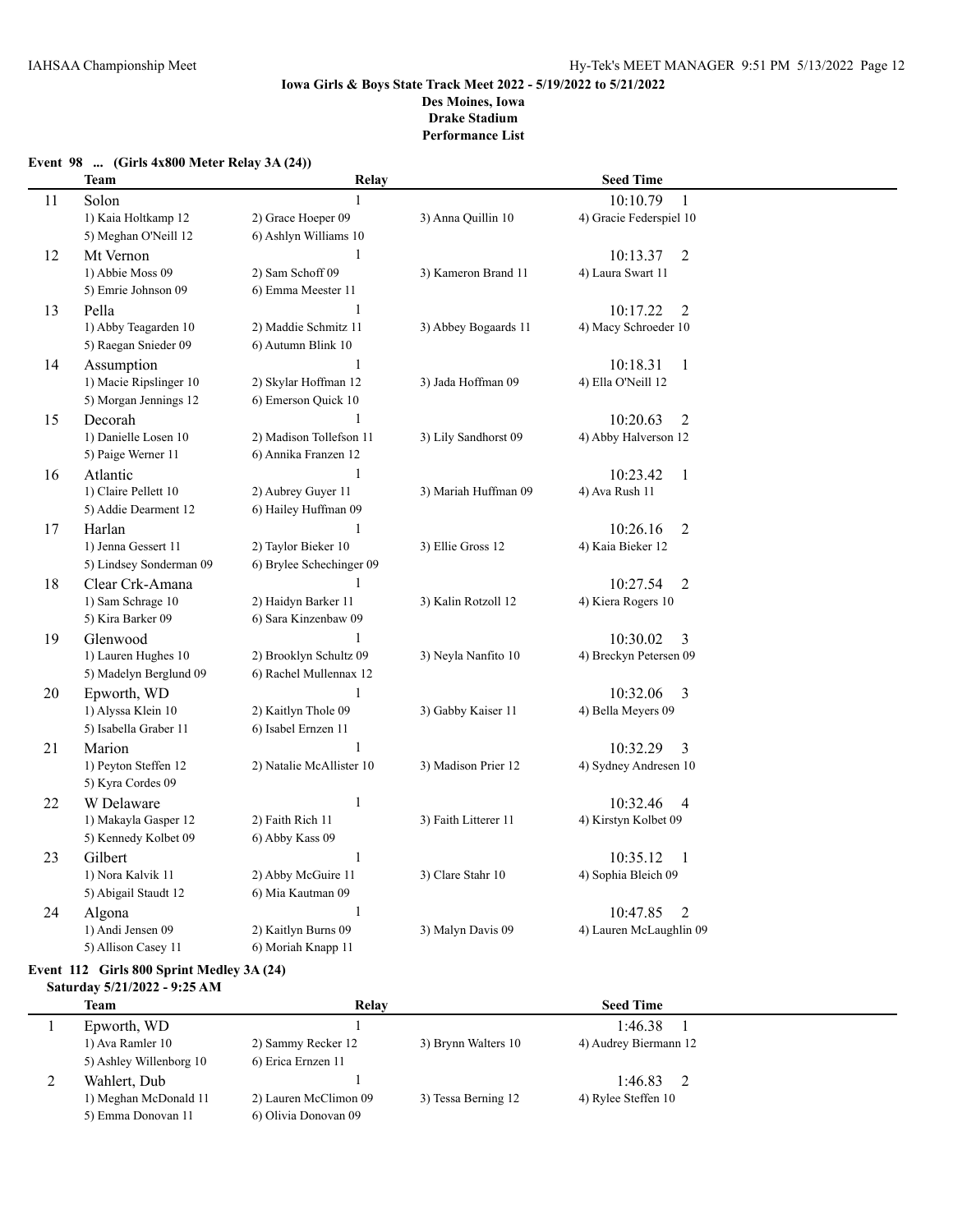|    | <b>Team</b>              | Relay                       |                          | <b>Seed Time</b>                |  |
|----|--------------------------|-----------------------------|--------------------------|---------------------------------|--|
| 3  | Spencer                  |                             |                          | 1:49.69<br>1                    |  |
|    | 1) Jaelyn Johnson 12     | 2) Allison Piercy 12        | 3) Jada Piercy 11        | 4) Erika Amendt 11              |  |
|    | 5) Tyriana Vail 10       | 6) Jerra Merchant 11        |                          |                                 |  |
| 4  | DC-Grimes                | 1                           |                          | 1:50.50<br>1                    |  |
|    | 1) Abby Osborn 11        | 2) Brinn Johnson 11         | 3) Elle Nelsen 12        | 4) Maddie Schmitz 09            |  |
|    | 5) Meredith McDermott 11 | 6) Asia Jahangir 10         |                          |                                 |  |
| 5  | Decorah                  | 1                           |                          | 1:50.87<br>3                    |  |
|    | 1) Brinley Krivachek 11  | 2) Brielle Buresh 12        | 3) Sami Mount 11         | 4) Lani Hubka 11                |  |
|    | 5) Kailyn O'Gara 11      | 6) McKenzie Riley 09        |                          |                                 |  |
| 6  | Assumption               | $\mathbf{1}$                |                          | 1:51.22<br>$\overline{1}$       |  |
|    | 1) Kelly Grobstich 09    | 2) Bella Motley 12          | 3) Annika Kotula 11      | 4) Morgan Jennings 12           |  |
|    | 5) Maggie Johnson 10     | 6) Dru Dorsey 09            |                          |                                 |  |
| 7  | ADM, Adel                | $\mathbf{1}$                |                          | $\overline{2}$<br>1:51.77       |  |
|    | 1) Ella Grossman 11      | 2) Josi Dufoe 09            | 3) Jada Grove 09         | 4) Aniston Tollari 09           |  |
|    | 5) Calli Seehase 09      | 6) Hannah Desmarais 09      |                          |                                 |  |
|    | Solon                    | 1                           |                          | 1:52.10                         |  |
| 8  | 1) Mia Stahle 10         | 2) Mia Duckett 10           | 3) Sophia Stahle 11      | $\mathbf{1}$<br>4) Emma Bock 12 |  |
|    |                          |                             |                          |                                 |  |
|    | 5) Gracie Federspiel 10  | 6) Emma Wolff 11            |                          |                                 |  |
| 9  | Spirit Lake              |                             |                          | 1:52.22<br>$\overline{2}$       |  |
|    | 1) Mikayla Farmer 12     | 2) Carlie Jo Ahrenstorff 12 | 3) Mackenzie Kauffman 11 | 4) Abby Scott 09                |  |
|    | 5) Addison Avery 10      | 6) Emma Henrickson 11       |                          |                                 |  |
| 10 | Independence             | 1                           |                          | 1:52.32<br>$\overline{4}$       |  |
|    | 1) Marleigh Louvar 11    | 2) Alexis Hearn 12          | 3) Melody Kremer 12      | 4) Alyssa Larson 12             |  |
|    | 5) Dakota Whitman 11     | 6) Reaghan Ressler 09       |                          |                                 |  |
| 11 | Pella                    | 1                           |                          | 1:52.52<br>$\mathbf{1}$         |  |
|    | 1) Emily McMartin 12     | 2) Marissa Hackman 11       | 3) Delanie Reynolds 11   | 4) Jacie Trine 10               |  |
|    | 5) Calla Kerndt 12       | 6) Macy Schroeder 10        |                          |                                 |  |
| 12 | Winterset                | $\mathbf{1}$                |                          | 1:52.75<br>3                    |  |
|    | 1) Jaya Kleemeier 10     | 2) Ashlynn Devine 09        | 3) Jena Young 11         | 4) Avary Darling 11             |  |
|    | 5) Alyvia Young 09       | 6) Makayla Nichols 10       |                          |                                 |  |
| 13 | Boone                    | $\mathbf{1}$                |                          | 1:52.83<br>$\overline{4}$       |  |
|    | 1) Morgan Lyons 12       | 2) Natalee Danner 11        | 3) Sydney Adams 09       | 4) Carly Busch 09               |  |
|    | 5) Audrey Castle 12      | 6) Kelsea Moorman 11        |                          |                                 |  |
| 14 | Carroll                  | $\mathbf{1}$                |                          | 1:53.09<br>$\mathbf{1}$         |  |
|    | 1) Marasyn Wittrock 09   | 2) Shay Sinnard 11          | 3) Hannah Jorgensen 12   | 4) Marie Dea 10                 |  |
|    | 5) Brenna Goins 10       | 6) Katelyn Aden 09          |                          |                                 |  |
| 15 | Waverly-SR               | 1                           |                          | 1:53.39<br>5                    |  |
|    | 1) Lilly Betts 10        | 2) Sally Gade 10            | 3) Keiri Holmquist 11    | 4) Leah Cherry 12               |  |
|    | 5) Lucy Korth 10         | 6) Camryn Buseman 11        |                          |                                 |  |
| 16 | Xavier, CR               | $\mathbf{1}$                |                          | 1:53.41<br>2                    |  |
|    | 1) Naomi Durin 11        | 2) Braylen Conlon 09        | 3) Kate Weiss 11         | 4) Emma Arnold 11               |  |
|    | 5) Jordan Jansen 12      | 6) Elena Schmit 10          |                          |                                 |  |
| 17 | Glenwood                 | $\mathbf{1}$                |                          | 1:53.50<br>2                    |  |
|    | 1) Zoie Carda 10         | 2) Jaylynn Floyd 09         | 3) Allison Koontz 09     | 4) Abby Hughes 12               |  |
|    | 5) Danika Arnold 10      | 6) Lauren Roenfeldt 12      |                          |                                 |  |
| 18 | LeMars                   | 1                           |                          | 3<br>1:53.53                    |  |
|    | 1) Allie Kruse 09        | 2) Stella Hector 10         | 3) Jenna Allen 11        | 4) Madi Huls 10                 |  |
|    | 5) Lilly McNaughton 12   |                             |                          |                                 |  |
| 19 | <b>CPU</b>               | $\mathbf{1}$                |                          | 1:53.63<br>6                    |  |
|    | 1) Ava Maloney 10        | 2) Laine Hadsall 11         | 3) Ryley Goebel 12       | 4) Addy Tupa 09                 |  |
|    | 5) Addilyn Wade 09       | 6) Ali Zittergruen 12       |                          |                                 |  |

#### **Event 112 ... (Girls 800 Sprint Medley 3A (24))**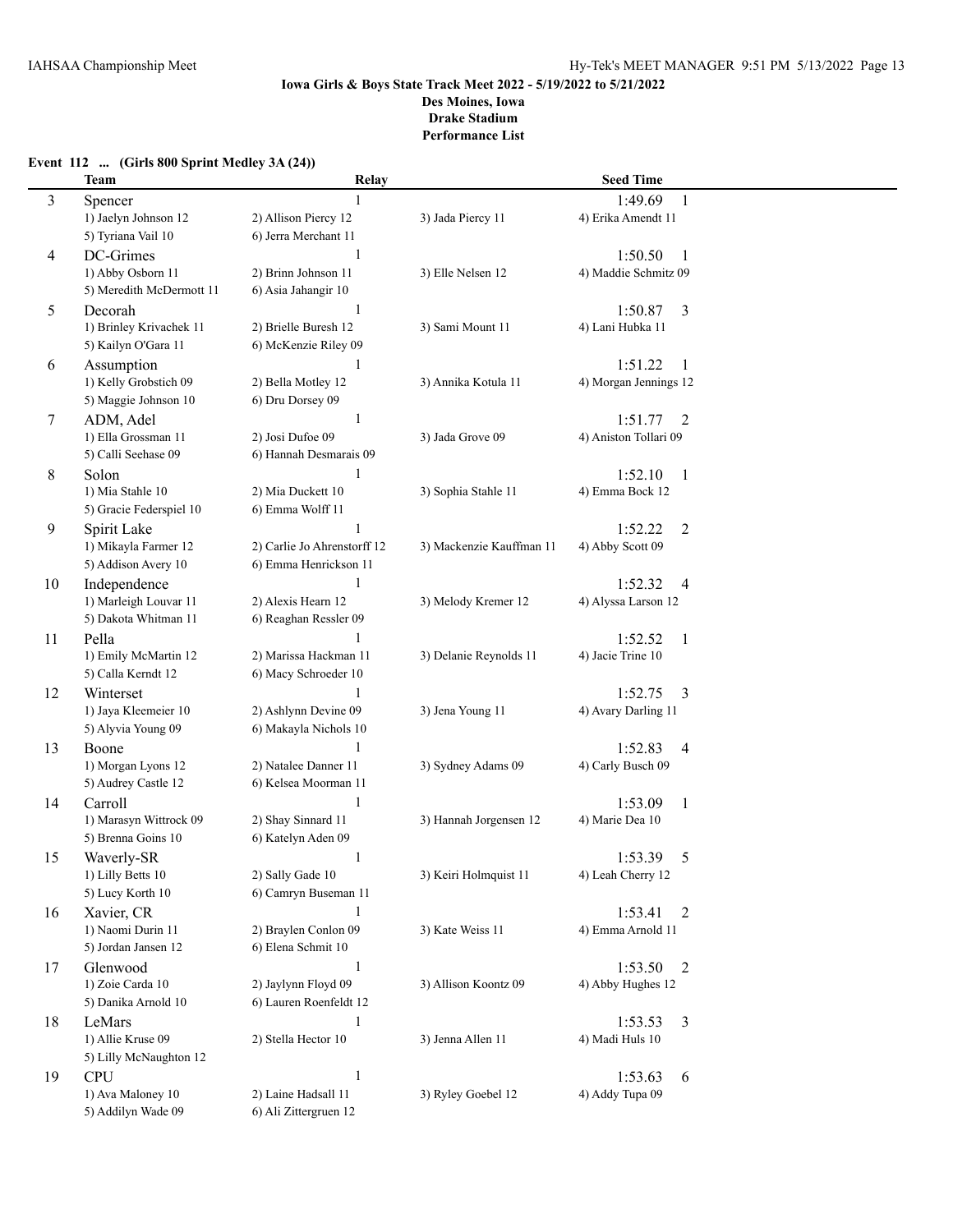#### **Event 112 ... (Girls 800 Sprint Medley 3A (24))**

|    | <b>Team</b>            | Relay                 |                        | <b>Seed Time</b>          |  |
|----|------------------------|-----------------------|------------------------|---------------------------|--|
| 20 | Mt Vernon              |                       |                        | $1:53.70$ 3               |  |
|    | 1) Elizabeth Quam 12   | 2) Addison Gookin 10  | 3) Kara Swantz 09      | 4) Kate Dougherty 10      |  |
|    | 5) Isabel Hawker 11    | 6) Elsa Appleton 10   |                        |                           |  |
| 21 | W Burlington           |                       |                        | 1:53.80 2                 |  |
|    | 1) McKenna Marlow 11   | 2) Ava Parkins 11     | 3) Amiya Davis 11      | 4) Jenna Bentz 12         |  |
|    | 5) Ady Lamm 09         | 6) Audrey Brockway 09 |                        |                           |  |
| 22 | North Polk             |                       |                        | 1:54.54<br>$\overline{1}$ |  |
|    | 1) Madilyn Simoens 09  | 2) Ashley Owen 11     | 3) Kylie Rasmussen 10  | 4) Megan Elliott 11       |  |
|    | 5) Alexis Dorsett 12   | 6) Anna Noble 10      |                        |                           |  |
| 23 | Bond-Farrar            |                       |                        | $1:55.39$ 2               |  |
|    | 1) Makenna West 11     | 2) Ellie DeCosta 12   | 3) Kendall Anderson 12 | 4) Sienna Lewis 09        |  |
|    | 5) Rebekah Fuller 12   | 6) Courtney Kiley 10  |                        |                           |  |
| 24 | Gilbert                |                       |                        | 1:56.61<br>$\overline{2}$ |  |
|    | 1) Tayanna Streigle 12 | 2) Bella Nelson 12    | 3) Laurel Mizerak 09   | 4) Ava Hawthorne 12       |  |
|    | 5) Taylor Banning 10   | 6) Averie Bruner 10   |                        |                           |  |

#### **Event 120 Girls High Jump 3A (24)**

# **Thursday 5/19/2022 - 11:30 PM**

|                  | <b>Name</b>                       |    | Year School          | <b>Seed Mark</b> |                |
|------------------|-----------------------------------|----|----------------------|------------------|----------------|
| 1                | London Warmuth                    | 09 | ADM, Adel            | 5-05.00          | $\overline{2}$ |
| $\overline{2}$   | Thea Banning                      | 12 | Winterset            | 5-05.00          | $\mathbf{1}$   |
| $\mathfrak{Z}$   | Lauren Carter                     | 12 | Winterset            | 5-04.00          | 3              |
| 4                | Katy Stephens                     | 12 | W Burlington         | 5-04.00          | 1              |
| 5                | Keely Collins                     | 10 | Charles City         | 5-04.00          | 1              |
| 6                | Taylor Jochum                     | 12 | <b>Bishop Heelan</b> | 5-04.00          | 1              |
| 7                | Soren Maricle                     | 11 | Central DeWitt       | 5-03.00          | 1              |
| 8                | Avery Beckett                     | 12 | Waverly-SR           | 5-03.00          | $\overline{2}$ |
| 9                | Aija Jenkins                      | 10 | Fort Madison         | 5-02.00          | $\overline{2}$ |
| 10               | Ava Van Berkem                    | 09 | Xavier, CR           | $5 - 02.00$      | $\overline{2}$ |
| 11               | <b>Bliss Beck</b>                 | 10 | Clear Crk-Amana      | $5 - 02.00$      | 3              |
| 12               | <b>Brooklyn Leusink</b>           | 12 | MOC-FV               | 5-01.00          | $\overline{2}$ |
| 13               | Noelle Johnson                    | 09 | Boone                | $5 - 00.00$      | $\overline{4}$ |
| 14               | Keisi Duran                       | 09 | Glenwood             | 5-00.00          | $\mathbf{1}$   |
| 15               | <b>Stacy Merksick</b>             | 11 | Lewis Central        | $5 - 00.00$      | $\overline{2}$ |
| 16               | Josie Gilmore                     | 10 | Mt Pleasant          | $5 - 00.00$      | $\overline{4}$ |
| 17               | Josie Bentz                       | 12 | W Burlington         | 5-00.00          | $\overline{4}$ |
| 18               | Emma Hackbarth                    | 12 | Spirit Lake          | $5 - 00.00$      | 3              |
| 19               | Kamryn Hilsabeck                  | 11 | North Polk           | 4-10.00          | 1              |
| 20               | Morgan Mann                       | 09 | Humboldt             | $4 - 10.00$      | $\overline{2}$ |
| 21               | Emma Harwick                      | 11 | S Tama Cty           | 4-10.00          | 1              |
| 22               | Lilly Towne                       | 10 | Solon                | $4 - 10.00$      | 3              |
| 23               | Ramey Dahlquist                   | 10 | Waverly-SR           | $4 - 10.00$      | 3              |
| 24               | Jasmine Namminga                  |    | 11 Pella             | 4-09.00          | $\overline{2}$ |
|                  | Event 128 Girls Long Jump 3A (24) |    |                      |                  |                |
|                  | Friday 5/20/2022 - 4:30 PM        |    |                      |                  |                |
|                  | Name                              |    | Year School          | <b>Seed Mark</b> |                |
| 1                | Olivia Tollari                    |    | 12 ADM, Adel         | 18-10.00         | 1              |
| $\boldsymbol{2}$ | Isabelle Noring                   | 11 | Carlisle             | 18-06.00         | 1              |
| 3                | Shay Sinnard                      | 11 | Carroll              | 18-04.00         | 1              |
| $\overline{4}$   | Maleah Walker                     | 11 | Oskaloosa            | 18-00.75         | $\overline{2}$ |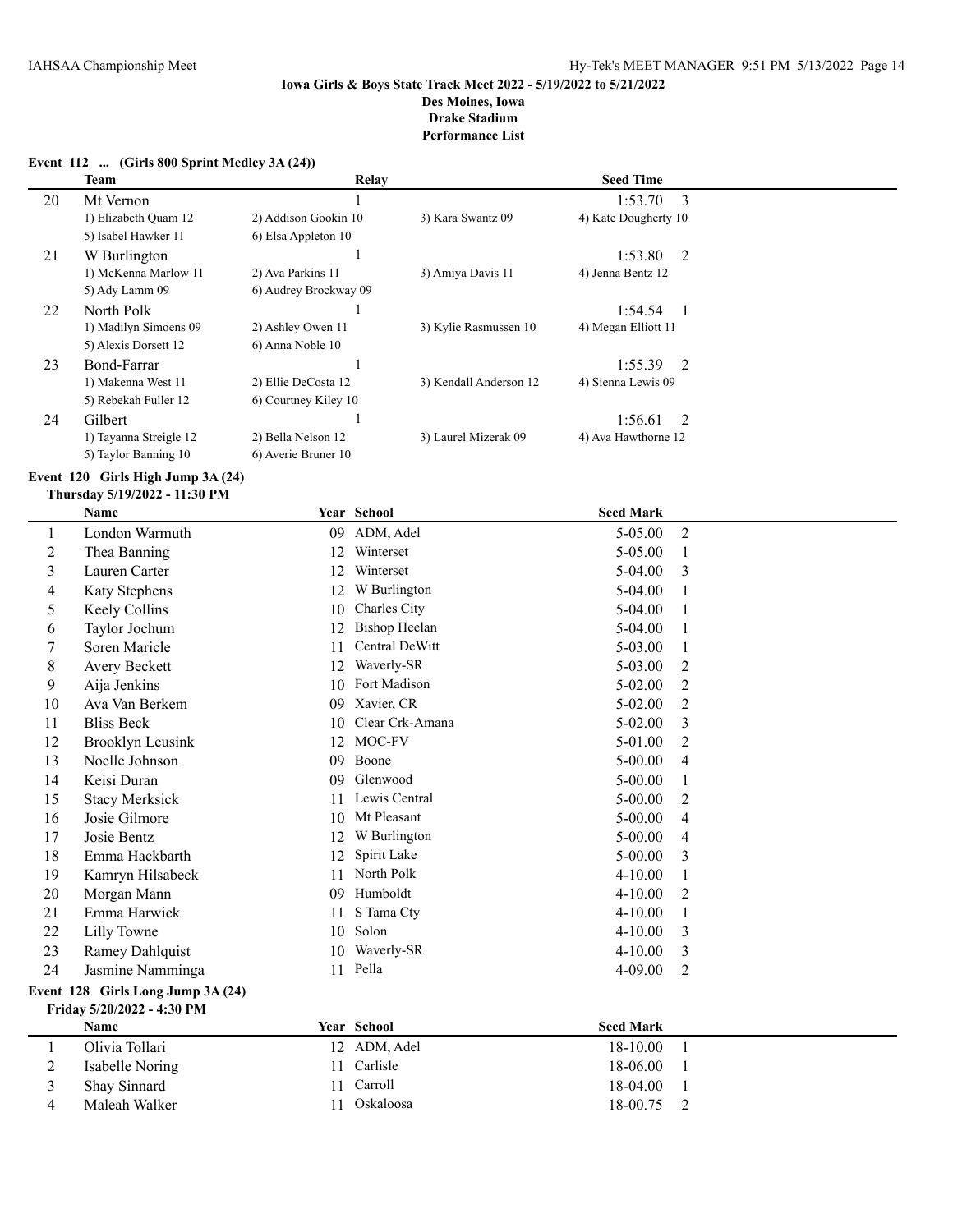# **Event 128 ... (Girls Long Jump 3A (24))**

|                | Name                                 |    | Year School          | <b>Seed Mark</b> |                |
|----------------|--------------------------------------|----|----------------------|------------------|----------------|
| 5              | Jenna Hopp                           |    | 11 Glenwood          | 17-09.75         | $\overline{2}$ |
| 6              | Makayla Crannell                     |    | 10 ADM, Adel         | 17-07.00         | $\overline{2}$ |
| 7              | Ava Maloney                          |    | 10 CPU               | 17-07.00         | $\mathbf{1}$   |
| 8              | Charley Hernandez                    | 09 | Glenwood             | 17-05.50         | 3              |
| 9              | Ayda Den Herder                      |    | 12 Sioux Center      | 17-05.00         | $\mathbf{1}$   |
| 10             | Mackenzie Harder                     | 09 | Storm Lake           | 17-01.00         | $\overline{4}$ |
| 11             | Kelsey Pacha                         |    | 12 Fairfield         | 17-01.00         | $\mathbf{1}$   |
| 12             | Lydia Staudt                         | 12 | Charles City         | 17-00.50         | $\overline{2}$ |
| 13             | Lilly McNaughton                     | 12 | LeMars               | 17-00.00         | $\overline{2}$ |
| 14             | Josey Dunbar                         | 11 | Clarke               | 16-11.00         | 3              |
| 15             | Kenley Meis                          | 11 | <b>Bishop Heelan</b> | 16-11.00         | 3              |
| 16             | Emma Descourouez                     | 11 | Clear Crk-Amana      | 16-08.25         | $\overline{2}$ |
| 17             | Maddie Bergman                       | 11 | Lewis Central        | 16-07.50         | 5              |
| 18             | Rebekah Fuller                       | 12 | Bond-Farrar          | 16-06.25         | 3              |
| 19             | Emma Henrickson                      | 11 | Spirit Lake          | 16-06.00         | $\overline{4}$ |
| 20             | Kylie Tauke                          |    | 11 Pella             | 16-04.75         | 4              |
| 21             | Makinley Levin                       |    | 12 Solon             | 16-04.50         | $\mathbf{1}$   |
| 22             | Tiana Gehling                        |    | 11 North Polk        | 16-04.00         | $\mathbf{1}$   |
| 23             | Jaclyn Meyer                         |    | 11 Xavier, CR        | 16-02.25         | $\overline{2}$ |
| 24             | Anna Noble                           |    | 10 North Polk        | 15-02.25         | $\overline{2}$ |
|                | Event 136 Girls Discus Throw 3A (24) |    |                      |                  |                |
|                | Thursday 5/19/2022 - 2:00 PM         |    |                      |                  |                |
|                | Name                                 |    | Year School          | <b>Seed Mark</b> |                |
| $\mathbf{1}$   | Katelyn Lappe                        |    | 12 Bond-Farrar       | 140-04           | $\mathbf{1}$   |
| $\overline{c}$ | Elise Thramer                        |    | 11 Lewis Central     | 135-10           | $\mathbf{1}$   |
| 3              | Jadan Brumbaugh                      |    | 12 Mt Pleasant       | 134-01           | $\mathbf{1}$   |
| 4              | Faith DeRonde                        |    | 12 Oskaloosa         | $131 - 10$       | $\overline{2}$ |
| 5              | Charlee Morton                       | 09 | Hampton-Dumont-CAL   | 131-04           | $\mathbf{1}$   |
| 6              | Vanessa Ayala                        |    | 12 Carroll           | 126-05           | $\overline{2}$ |
| 7              | Julia Alberts                        | 11 | Decorah              | 125-09           | $\mathbf{1}$   |
| 8              | A'Lailah Perry                       |    | 11 Algona            | 124-10           | $\overline{2}$ |
| 9              | Makenna Walhof                       | 11 | Sioux Center         | 124-08           | $\mathbf{1}$   |
| 10             | Kileigh Lachacz                      | 11 | DC-Grimes            | 123-00           | $\mathbf{1}$   |
| 11             | Libby Dix                            | 09 | Mt Vernon            | 120-05           | $\mathbf{1}$   |
| 12             | Kierra Schmieding                    |    | 12 Lewis Central     | 117-07           | 3              |
| 13             | Elliana Heisinger                    |    | 11 Spencer           | 117-00           | $\overline{2}$ |
| 14             | Olivia Huckfelt                      |    | 10 Spencer           | 116-10           | 3              |
| 15             | Fran Travis                          |    | 10 Spirit Lake       | 115-04           | 4              |
| 16             | Ciara Heffron                        |    | 10 Knoxville         | 115-02           | 3              |
| 17             | Maddie Kneifl                        | 09 | SB-Luton             | 115-01           | 5              |
| 18             | Ashlynn Works                        |    | 10 Humboldt          | 114-11           | 3              |
| 19             | Madison Maahs                        |    | 12 Epworth, WD       | 113-03           | $\overline{c}$ |
| 20             | Erin Ades                            |    | 10 Boone             | 112-03           | $\overline{2}$ |
| 21             | Taylor Luscomb                       |    | 11 CPU               | 111-05           | 3              |
| 22             | Ashlyn Gomez                         |    | 11 MOC-FV            | $111 - 00$       | 6              |
| 23             | <b>Brylee Bruce</b>                  |    | 11 Vinton-Shellbrg   | 109-11           | $\overline{2}$ |
| 24             | Maisey Belger                        |    | 12 W Burlington      | 107-06           | $\overline{2}$ |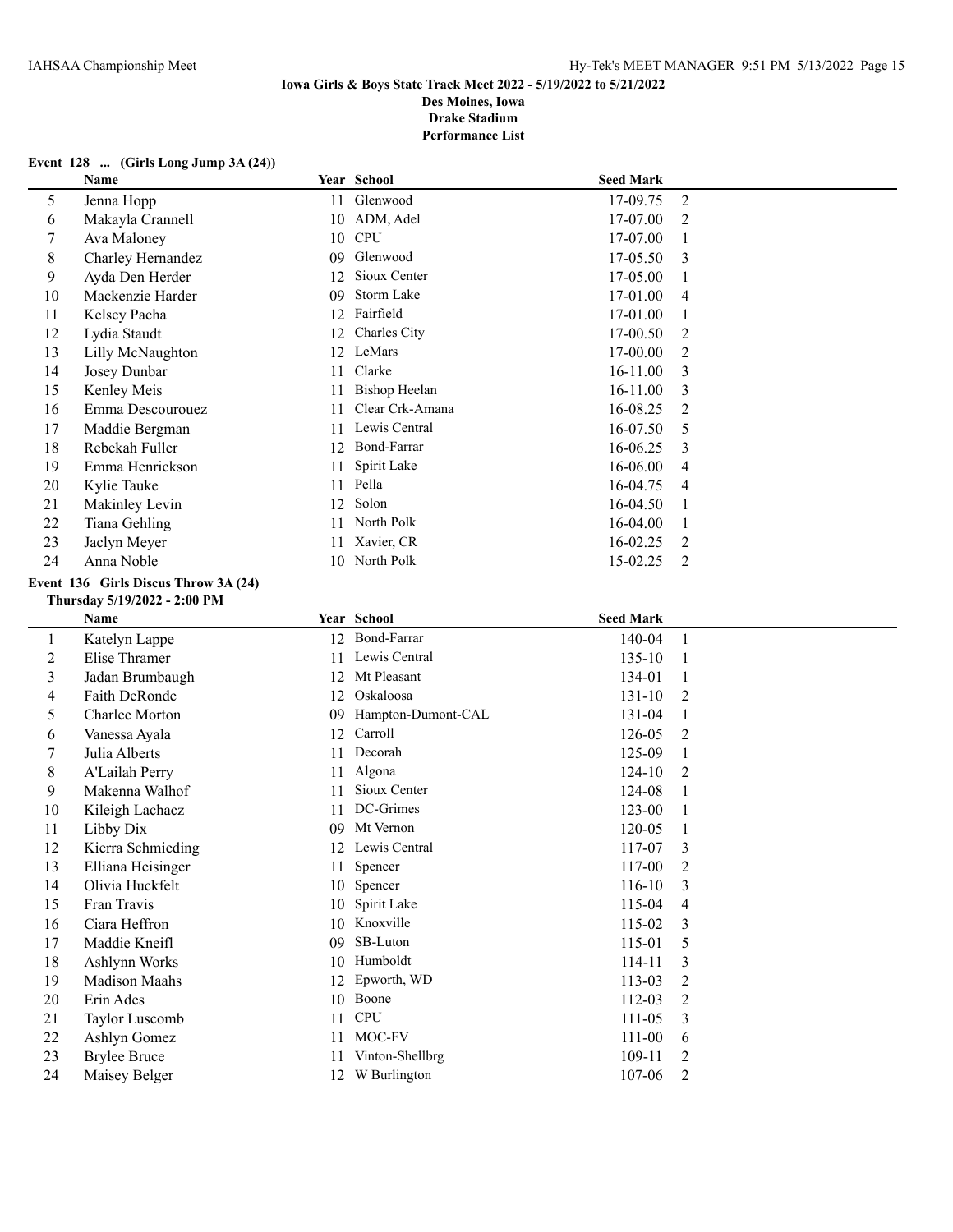#### **Event 144 Girls Shot Put 3A (24) Friday 5/20/2022 - 2:00 PM**

|    | Name                  |    | Year School         | <b>Seed Mark</b> |   |
|----|-----------------------|----|---------------------|------------------|---|
| 1  | Jadan Brumbaugh       | 12 | Mt Pleasant         | 48-04.25         |   |
| 2  | Katelyn Lappe         | 12 | Bond-Farrar         | 43-03.50         |   |
| 3  | <b>Taryn Penney</b>   | 12 | Epworth, WD         | 41-06.75         |   |
| 4  | Faith DeRonde         | 12 | Oskaloosa           | 41-01.00         | 2 |
| 5  | Chloe Reiser          | 11 | Decorah             | 41-00.75         | 2 |
| 6  | Carolyn Miller        | 11 | Bond-Farrar         | 39-09.75         | 3 |
|    | <b>Madison Maahs</b>  | 12 | Epworth, WD         | 39-04.50         | 3 |
| 8  | Jori Harskamp         | 12 | Sioux Center        | 39-00.50         |   |
| 9  | Kileigh Lachacz       | 11 | DC-Grimes           | 38-11.25         |   |
| 10 | Kirsten Kilker        | 12 | ADM, Adel           | 38-08.50         | 2 |
| 11 | Kierra Schmieding     | 12 | Lewis Central       | 38-05.00         |   |
| 12 | <b>Ashlyn Finarty</b> | 11 | Knoxville           | 38-03.25         | 4 |
| 13 | A'Lailah Perry        | 11 | Algona              | 38-02.75         |   |
| 14 | Abby Bartz            | 12 | Vinton-Shellbrg     | 38-01.00         |   |
| 15 | Vanessa Vande Vegte   | 11 | MOC-FV              | 37-09.50         | 2 |
| 16 | Sophia Kreutner       | 11 | Vinton-Shellbrg     | 37-07.50         | 2 |
| 17 | Elliana Heisinger     | 11 | Spencer             | 37-06.00         | 3 |
| 18 | Rylee Coyle           | 10 | Humboldt            | 37-05.75         | 2 |
| 19 | Kylie Krumm           | 10 | Grinnell            | 37-04.00         | 5 |
| 20 | Elise Thramer         | 11 | Lewis Central       | 37-03.00         | 2 |
| 21 | Charlee Morton        | 09 | Hampton-Dumont-CAL  | 36-09.25         | 3 |
| 22 | Hannah Kling          | 11 | Grinnell            | 36-09.00         | 6 |
| 23 | Kortney Babinat       | 11 | S Tama Cty          | 36-08.50         | 7 |
| 24 | Lexi Whaley           | 10 | <b>Fort Madison</b> | 33-11.50         | 2 |

# **Event 150 Girls Distance Medley 3A (24)**

#### **Friday 5/20/2022 - 3:00 PM**

|                | Team                   | Relay                    |                          | <b>Seed Time</b>          |  |
|----------------|------------------------|--------------------------|--------------------------|---------------------------|--|
| 1              | Spencer                |                          |                          | 4:17.02                   |  |
|                | 1) Erika Amendt 11     | 2) Jada Piercy 11        | 3) Tyriana Vail 10       | 4) Brenna Fisher 12       |  |
|                | 5) Allison Piercy 12   | 6) Jerra Merchant 11     |                          |                           |  |
| 2              | ADM, Adel              |                          |                          | 4:19.53                   |  |
|                | 1) Aniston Tollari 09  | 2) Jada Grove 09         | 3) Hannah Desmarais 09   | 4) Geneva Timmerman 11    |  |
|                | 5) Josi Dufoe 09       | 6) Lauren Case 11        |                          |                           |  |
| 3              | Spirit Lake            |                          |                          | 4:20.24<br>2              |  |
|                | 1) Mikayla Farmer 12   | 2) Abby Scott 09         | 3) Mackenzie Kauffman 11 | 4) Katelyn Krieger 11     |  |
|                | 5) Emma Henrickson 11  | 6) Lilly Irwin 10        |                          |                           |  |
| $\overline{4}$ | <b>Ballard</b>         |                          |                          | 4:22.00<br>2              |  |
|                | 1) Kate Miller 11      | 2) Katie Tollefson 10    | 3) Kate Huisinga 12      | 4) Paityn Noe 11          |  |
|                | 5) Noel Boettger. 11   | 6) Annika Larson 09      |                          |                           |  |
| 5.             | DC-Grimes              |                          |                          | 4:22.89<br>$\mathcal{E}$  |  |
|                | 1) Elle Nelsen 12      | 2) Meredith McDermott 11 | 3) Maddie Schmitz 09     | 4) Maddy Stevens 09       |  |
|                | 5) Skyler Blessman 12  | 6) Mara Redenius 09      |                          |                           |  |
| 6              | Carroll                |                          |                          | 4:23.13<br>$\overline{1}$ |  |
|                | 1) Marasyn Wittrock 09 | 2) Hannah Jorgensen 12   | 3) Katelyn Aden 09       | 4) Marie Dea 10           |  |
|                | 5) Madison Tunning 11  | 6) Brenna Goins 10       |                          |                           |  |
|                | Harlan                 |                          |                          | 2<br>4:23.23              |  |
|                | 1) Kami Stork 10       | 2) Samantha Ineson 10    | 3) Lilly Metzger 12      | 4) Kaia Bieker 12         |  |
|                | 5) Dani Smith 10       | 6) Jaci Broeckelman 12   |                          |                           |  |